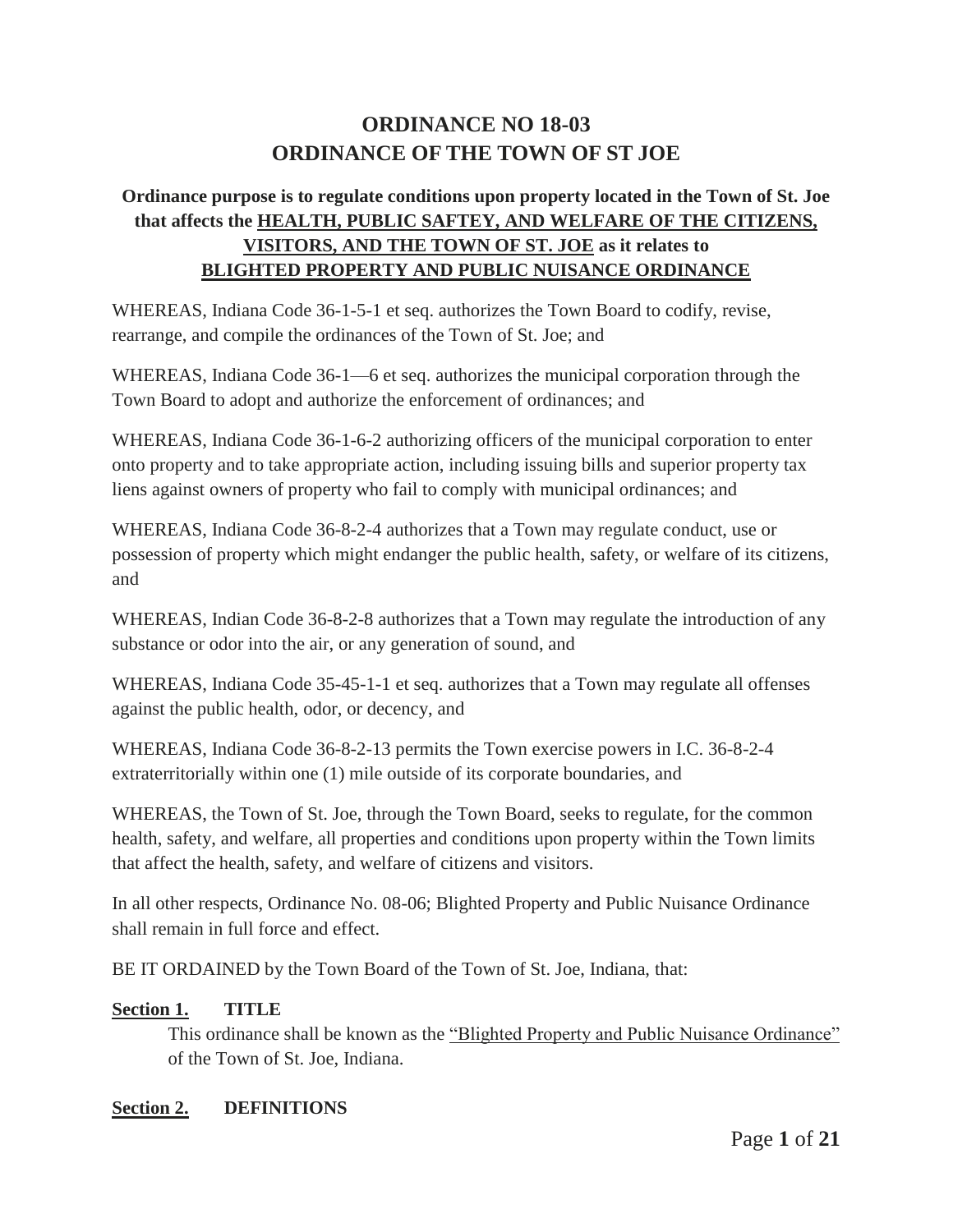The following definitions shall apply in the interpretation and enforcement of this ordinance. Words in the singular shall include the plural, and words in the plural shall include the singular.

- 2.1 **Dwelling** A building which is wholly or partly used or intended to be used as a residence, but not including a tent, trailer, or other structure which is designed to be transportable and is used for less than thirty (30) days.
- 2.2 **Dwelling Unit** A room or group of rooms located within a dwelling and forming a single habitable unit with facilities which are used or intended to be used for living, sleeping, and cooking.
- 2.3 **Habitable Room** A room or enclosed floor space used or intended to be used for living, sleeping, or cooking purposes, excluding bathrooms, laundries, pantries, foyers, hallways, closets, and storage spaces.
- 2.4 **Hotel** A building or structure kept, used, maintained, advertised, or held out to the public to be an inn, motel, lodge, lodging house, dormitory, or place where sleep or rooming accommodations are furnished for hire or are used or maintained for the accommodation of guests or lodgers.
- 2.5 **Inspection Certificate** A certificate issued by the Town of St. Joe which documents that a rental unit has passed inspection and the owner is permitted to rent or lease the unit.
- 2.6 **Inspection Officers** Shall mean the following persons, working separately or together, who shall enforce the provisions of this Ordinance:
	- A. Town Board Member or an individual representing the Board, Code Compliance Officer or other designated officer.
	- B. Fire Inspector, Fire Chief or other designated officer.
	- C. County Health Officer.
- 2.7 **Manufactured Home** A structure, transportable in one or more sections, which, in the traveling mode, is eight body feet or more in width or forty body feet or more in length, or, when erected on site, is three hundred twenty or more square feet, and which is built on a permanent chassis and designed to be used as a dwelling with or without a permanent foundation when connected to the required utilities, and includes the plumbing, heating, air-conditioning, and electrical systems contained therein; except that such term shall include any structure which meets all the size requirements and with respect to which the manufacturer voluntarily files a certification required by the Secretary and complies with the standards established under this chapter; and except that such term shall not include any self-propelled recreational vehicle.
- 2.8 **Mobile Home** A dwelling, including the equipment sold as part of the dwelling that:
	- A. Is factory assembles;
	- B. Is transportable;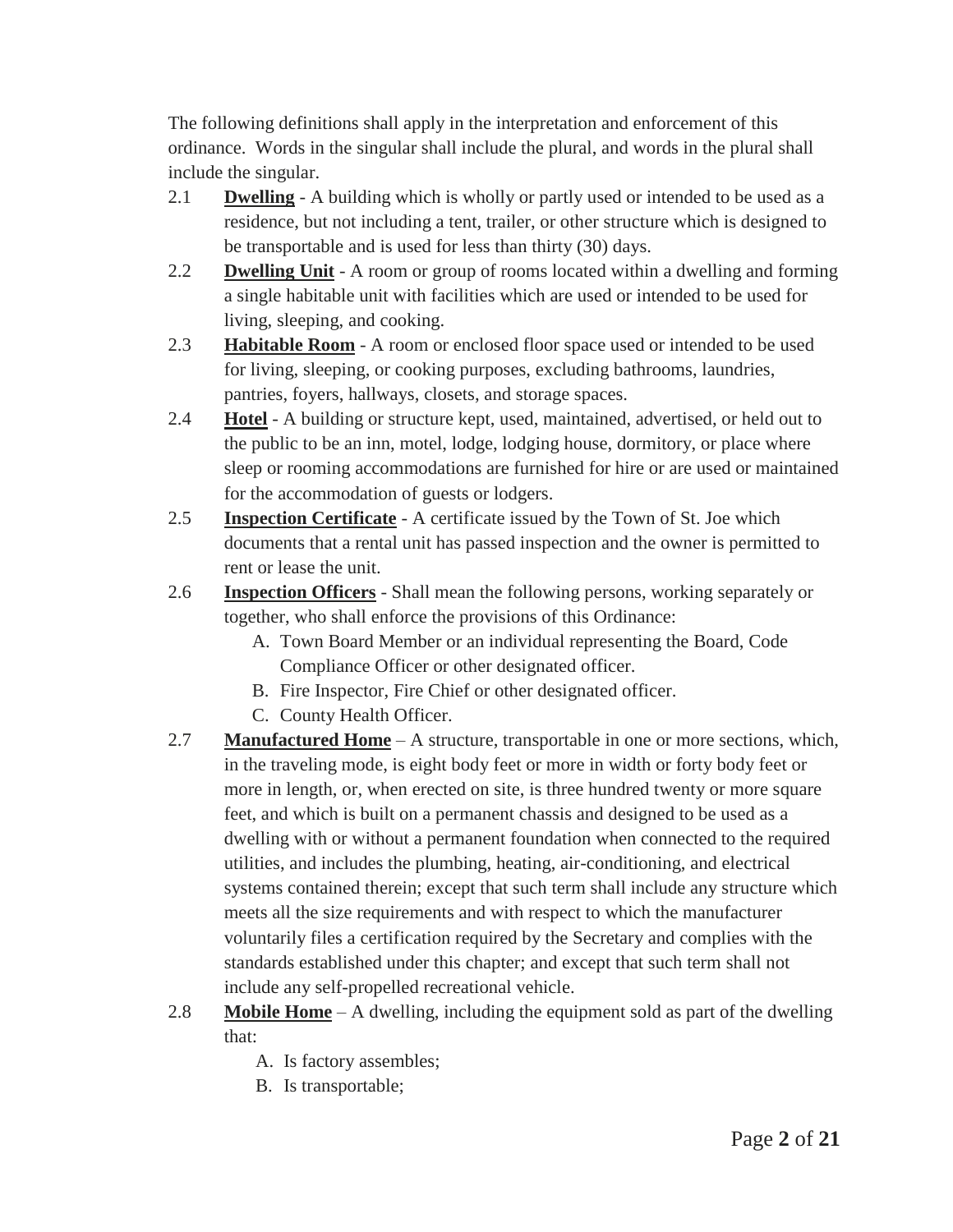- C. Is intended for year-round occupancy;
- D. Is designed for transportation on its own chassis; and
- E. Was manufactured before the effective date of the federal Manufactured Housing Construction and Safety Standards Law of 1974.
- 2.9 **Occupant** Any person, living, sleeping, cooking, or having actual possession of a dwelling unit or rooming unit; or any person having actual possession of any building or structure other than a dwelling unit or rooming unit.
- 2.10 **Owner** Any person who, alone or jointly or severally with others:
	- A. Shall have legal title to any dwelling, dwelling unit, or any other building or structure, whether or not they occupy the same; or
	- B. Shall have charge, care or control of any dwelling, dwelling unit, or any other buildings or structure, as owner or agent of the owner, or as executor, executrix, administrator, trustee or guardian of the estate of the owner. Any such person representing the actual owner shall be bound to comply with the provisions of this ordinance, to the same extent as if he or she were the owner; or,
	- C. Shall be the purchaser under a recorded land contract of any dwelling, dwelling unit or any other building or structure, whether or not they occupy the same.
- 2.11 **Person** Any entity, including any individual, firm, corporation, association or partnership.
- 2.12 **Plumbing** Shall include any of the following supplied facilities and equipment: gas pipes, gas-burning equipment, water pipes, garbage disposal units, waste pipes, toilets, sinks, installed dishwashers, bathtubs, showers, installed clotheswashing machines, catch basins, building drains, sewer drains, vents, and any other similar supplied fixtures, together will all connections to water, sewer, or gas lines.
- 2.13 **Recreational Vehicle** means a vehicle with or without motive power equipped exclusively for living quarters for persons traveling upon the highways. The term:
	- A. Does not include:
		- a. A truck camper; or
		- b. A mobile structure; and
	- B. Does include a vehicle that:
		- a. Is designed and marketed as temporary living quarters for recreational, camping, travel, or seasonal use;
		- b. Is not permanently affixed to real property for use as a permanent dwelling;
		- c. Is built on a single chassis and mounted on wheels;
		- d. Does not exceed four hundred (400) square feet of gross area; and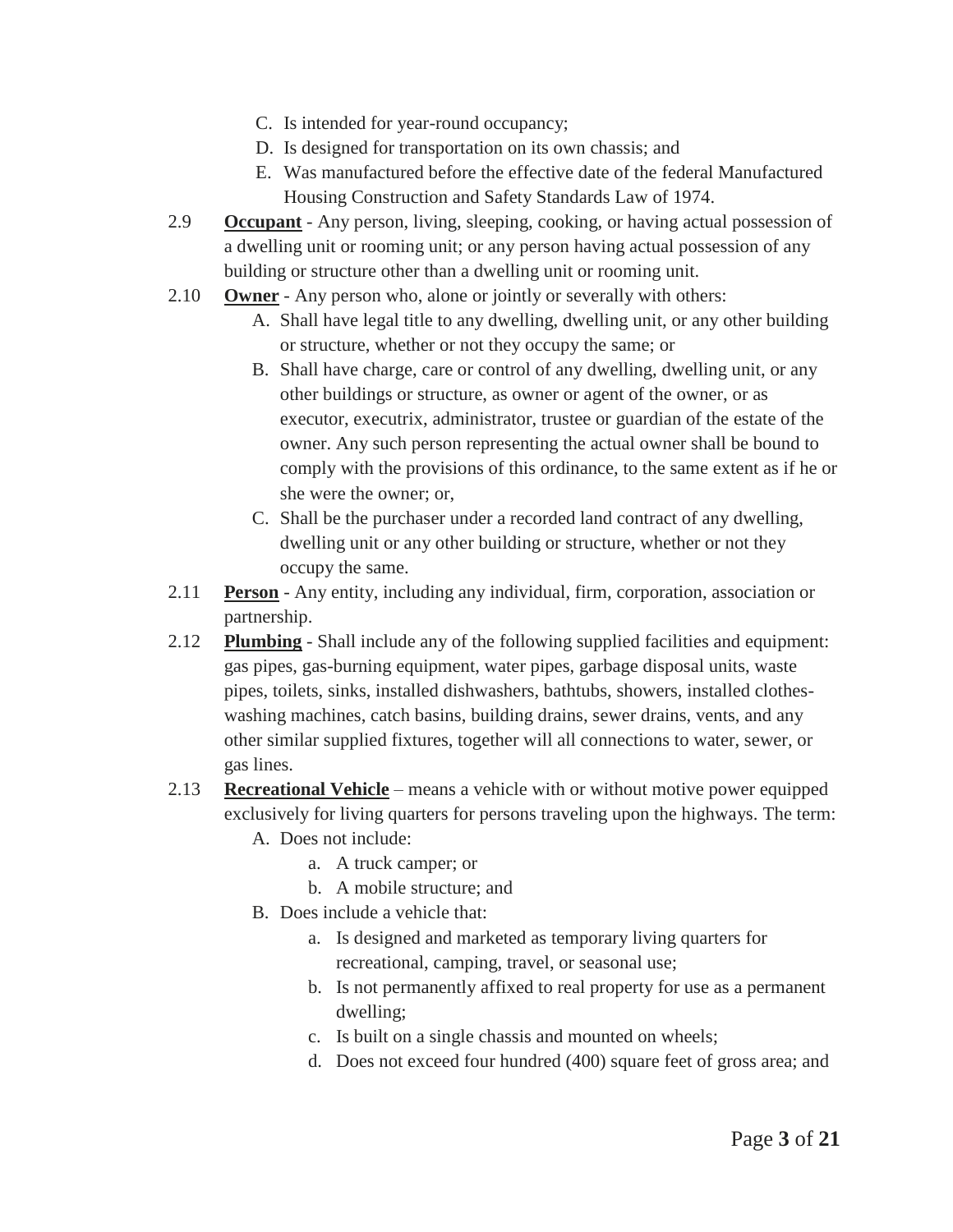- e. Is certified by the manufacturer as complying with the American National Standards Institute A119.5 standard.
- 2.14 **Registration Fee** The amount paid to the Town of St. Joe when registering a rental unit with the town.
- 2.15 **Registration Receipt** The receipt issued by the Town Clerk Treasurer which documents that a dwelling unit has been registered and the owner has paid the appropriate registration fee.
- 2.16 **Rental Unit** A single unit of a hotel, rooming house, dwelling, apartment, or other similar building which is held for lease or rent.
- 2.17 **Rooming House** A dwelling, or that part of a dwelling containing one (1) or more rooming units, in which space is let by the owner or the owner's representative to persons who are not husband, wife, son, daughter, mother, father, sister, or brother of the owner or the owner's representative.
- 2.18 **Rooming Unit** A room or group of rooms forming a single habitable unit used or intended to be used for living and sleeping, but not for cooking purposes.
- 2.19 **Solid Waste** All solid and semisolid wastes, including garbage, litter, trash, refuse, and rubbish.
- 2.20 **Substantial Property Interest** Any right in real estate susceptible of being affected in a substantial way by actions authorized by this ordinance, including a fee interest, life estate interest, future interest, present possessory interest, or equitable interest of a contract purchaser.
- 2.21 **Supplied** Shall mean paid for, furnished, or provided by or under the control of the owner or the owner's representative.
- 2.22 **Truck Camper** means a device without motive power that is installed in the bed of a truck to provide living quarters for persons traveling on a highway.
- 2.23 **Unsafe Building** A building or structure, or any part of a building or structure that is:
	- A. In an impaired structural condition that makes it unsafe to a person or property;
	- B. A fire hazard;
	- C. A hazard to the Public health;
	- D. A public nuisance;
	- E. Dangerous to a person or property because of a violation of a statute or ordinance concerning building condition or maintenance; or
	- F. Vacant and not maintained in a manner that would allow human habitation, occupancy, or use under the requirements of a statute or an ordinance.
	- G. Other conditions which present a situation uninhabitable.
- 2.24 **Unsafe Premises** The tract of real estate on which an unsafe building is located.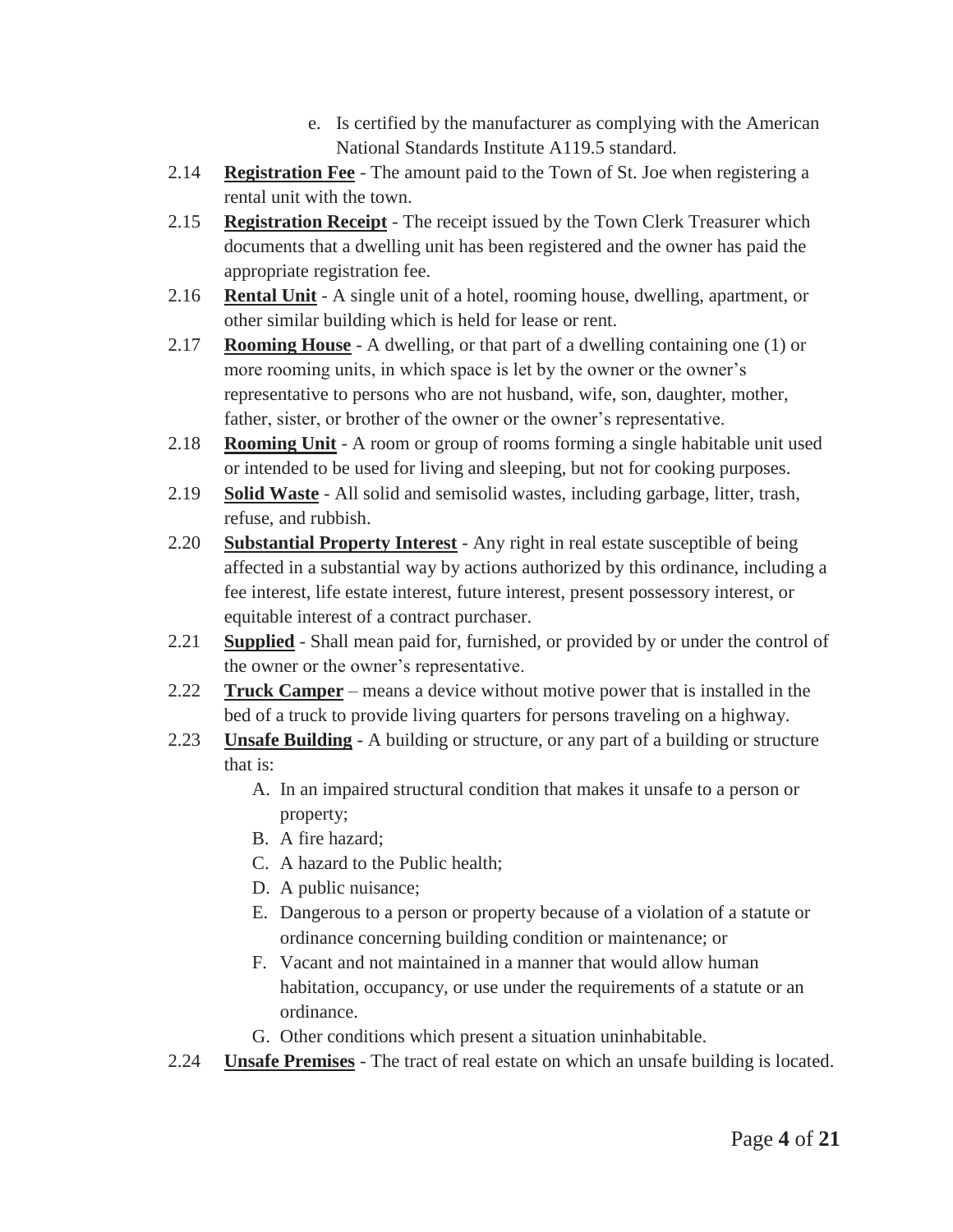#### **Section 3. MINIMUM STANDARDS FOR ALL STRUCTURES**

No building, accessory building, garage or other structure, whether used for residential, commercial, industrial or other purposes, shall fail to comply with the following requirements:

- 3.1 Every supplied facility, piece of equipment, or utility which is required under this ordinance shall be so constructed or installed that it will function safely and effectively, and shall be maintained in satisfactory working condition.
- 3.2 Every foundation, floor, wall, ceiling, and roof shall be reasonably weather tight and rodent proof; shall be capable of affording privacy; and shall be kept in good repair.
- 3.3 The roof and flashing shall be sound, tight, and not have defects that admit rain. Roof drainage shall be adequate to prevent dampness or deterioration in the walls or interior portion of the building. Roof drains, gutters, and down spouts shall be maintained in good repair and free from obstruction. Roof water shall not be discharged in a manner that creates a hazard on the premises or adjacent property.
- 3.4 Every window, exterior door and basement hatchway shall be reasonably weather tight and rodent proof, and shall be kept in sound working conditions and good repair. All glazing material shall be maintained free from cracks and holes.
- 3.5 Every inside and outside stair, every porch, and every appurtenance thereto shall be so constructed as to be safe to use and capable of supporting the load that normal use may cause to be placed thereon, and shall be kept in sound condition and good repair. Metal fire escapes shall be maintained in a rust free condition.
- 3.6 Every handrail and guard shall be firmly fastened and capable of supporting normally imposed loads and shall be maintained in good condition.
- 3.7 All wood and metal surfaces. Including but not limited to, window frames, doors, door frames, cornices, porches, and trim, shall be maintained in good condition. Peeling, flaking, and chipped paint shall be eliminated and surfaces repainted.
- 3.8 All cornices, belt courses, corbels, terra cotta trim, wall facings, and similar decorative features shall be maintained in good repair with proper anchorage and in safe condition.
- 3.9 All canopies, marquees, signs, metal awnings, fire escapes, standpipes, exhaust ducts, and similar overhang extensions shall be maintained in good repair and be properly anchored so as to be kept in a sound condition. When required, all exposed surfaces of metal or wood shall be protected from the elements against decay or rust by periodic application of weather-coating materials, such as paint or similar surface treatment.
- 3.10 Any pipes, ducts, conductors, fans, or blowers shall not discharge gasses, steam, vapor, hot air, grease, smoke, odors, or other gaseous or particular wastes directly upon abutting or adjacent public or private property or that of another tenant.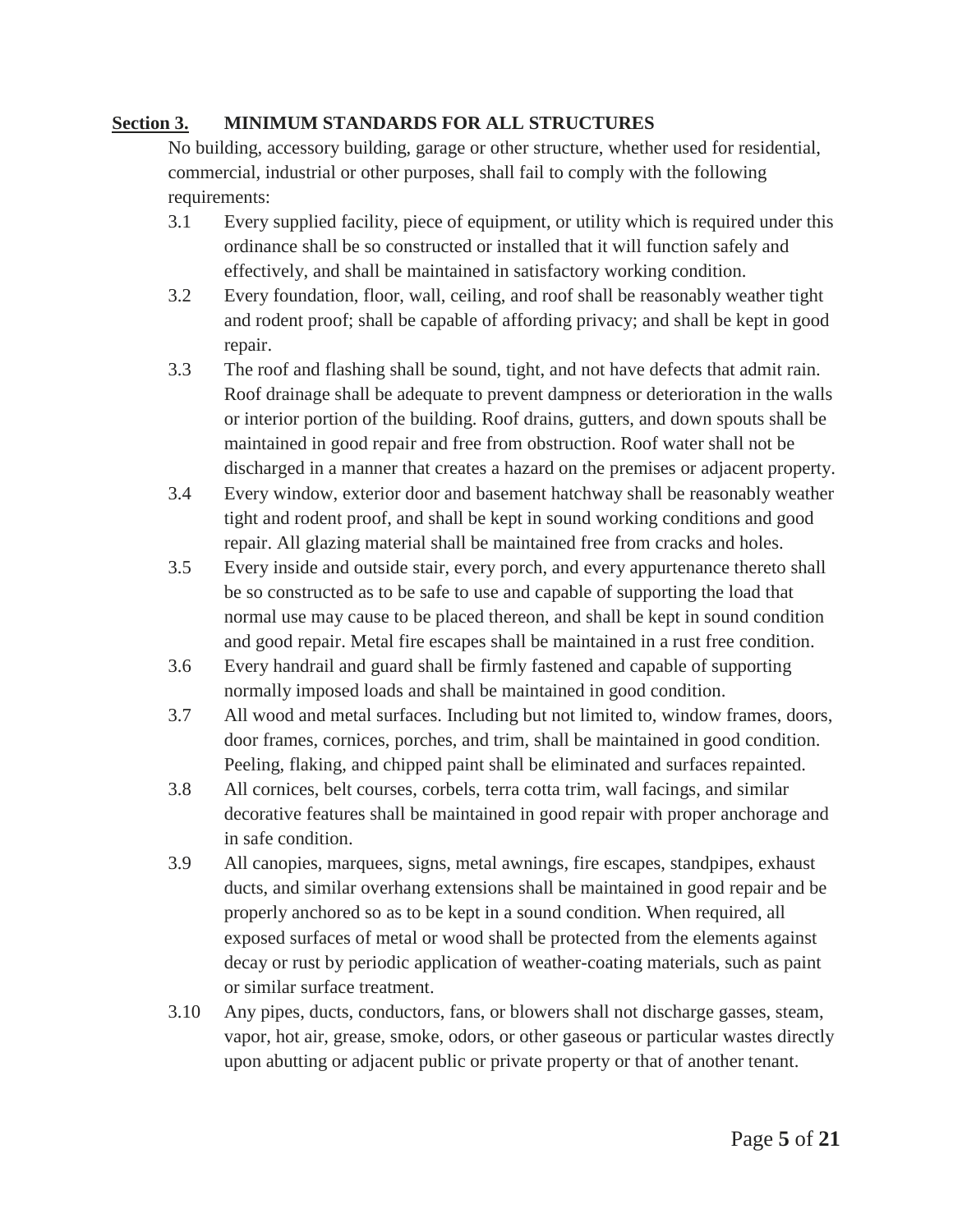- 3.11 All additions or improvements to any building or structure must be made in accordance with the Town of St. Joe and DeKalb County Building Codes.
- 3.12 All premises shall be graded and maintained to prevent the erosion of soil and to prevent the accumulation of stagnant water thereon or within any structure located thereon.
- 3.13 **All sidewalks, walkways, stairs, driveways, parking spaces and similar areas shall be kept in a proper state of repair and maintained free from hazardous conditions.**
- 3.14 Any portion, member or appurtenance of a building shall not be likely to fail, to become detached, dislodged or to collapse and thereby injure persons or damage property.
- 3.15 The building or structure shall not be manifestly unsafe for purpose for which it is being used.
- 3.16 The building or structure shall not be in such a condition that it is likely to partially or completely collapse due to:
	- A. Dilapidation, deterioration, or decay;
	- B. Faulty construction;
	- C. The removal, movement or instability of any portion of the ground necessary for the purpose of supporting such building; or
	- D. The deterioration, decay or inadequacy of its foundation.
- 3.17 Exterior walls or other vertical structural members shall not list, lean, or buckle to such an extent that a plumb line passing through the center of gravity does not fall inside the middle one-third of the base.
- 3.18 The building or structure, exclusive of the foundation, shall not show thirty-three percent (33%) or more damage or deterioration of its supporting member or members or fifty percent (50%) damage or deterioration of its non-supporting members, enclosures, or outside walls or coverings.
- 3.19 The building or structure shall not have less that sixty-six percent (66%) of the strength, fire resisting qualities or characteristics, or weather resisting qualities or characteristics required by law in the case of newly constructed building of like area, height, or occupancy in the same location.
- 3.20 The building shall not be so damaged by fire, earthquake, flood, or any other cause that the structural strength and stability is materials less than it was before the catastrophe, and is less than the minimum requirements for new buildings of similar structure, purpose, or location.
- 3.21 The building or structure shall not be so damaged by fire, wind, earthquake, tornado activity or flood that it has become so dilapidated and deteriorated as it becomes freely accessible to persons.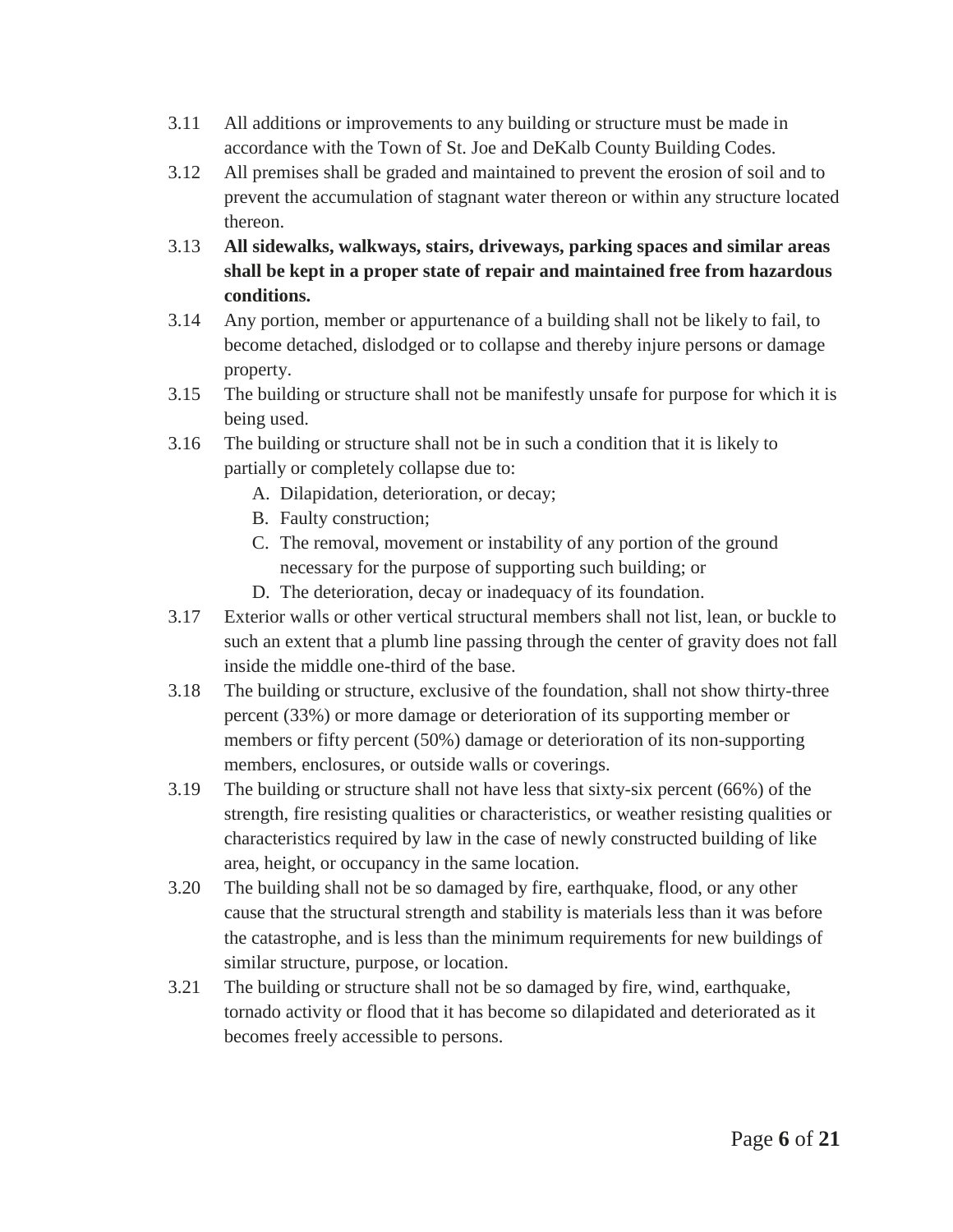- 3.22 The building or structure shall not, because of obsolescence, dilapidated condition, deterioration, damage, lack of sufficient fire resistive construction, electrical wiring, gas connection, or heating apparatus, become a fire hazard.
- 3.23 A portion of the building or structure shall not remain on the real estate more than three (3) months after demolition or destruction.
- 3.24 Swimming pools shall be maintained in a clean and sanitary condition, and in good repair.
- 3.25 Private swimming pools containing water more than twenty-four inches (24") in depth shall be completely surrounded by a fence or barrier at least sixty inches (60") in height above the finished ground level measured on the side of the barrier away from the pool. Gates and doors in such barriers shall be self-closing and self-latching. Where the self-latching device is less than fifty-four inches (54") above the bottom of the gate, the release mechanism shall be located on the pool side of the gate. Self-closing and self-latching gates shall be maintained such that the gate will positively close and latch when released from an open position of six inches (6") from the gatepost. No existing pool enclosure shall be removed, replaced or changed in a manner that reduces its effectiveness as a safety measure.

### **Section 4. MINIMUM STANDARDS FOR BASIC EQUIPMENT AND FACILITIES**

- 4.1 Every dwelling unit shall contain a kitchen sink in good working condition and properly connected to a water system and sewer system.
- 4.2 Every dwelling unit shall contain a room which affords privacy to a person within said room, and which is equipped with a flush toilet and a bathroom sink in good working condition, properly connected to a water and sewer system.
- 4.3 Every dwelling unit shall contain within a room which affords privacy to a person within said room, a bathtub or a shower in good working condition and properly connected to a water and sewer system.
- 4.4 Every kitchen sink, bathroom sink, and bathtub or shower required under the provisions of subsections 4.1, 4.2, and 4.3 of this ordinance shall be properly connected with both hot and cold water lines when used for rental or lease occupancy.
- 4.5 Every dwelling when used for rental or lease occupancy shall have supplied water heating facilities which are properly installed, maintained in a safe and good working condition, properly connected with the hot water lines required under the provisions of subsection 4.4 and are capable of heating water to such temperature as to permit an adequate amount of water to be drawn at every required kitchen sink, bathroom sink, bathtub, or shower at a temperature of not less than 100° F. Such supplied water heating facilities shall be capable of meeting the requirements of this subsection when the dwelling unit heating facilities required under the provisions of subsection 5.8 are not in operation.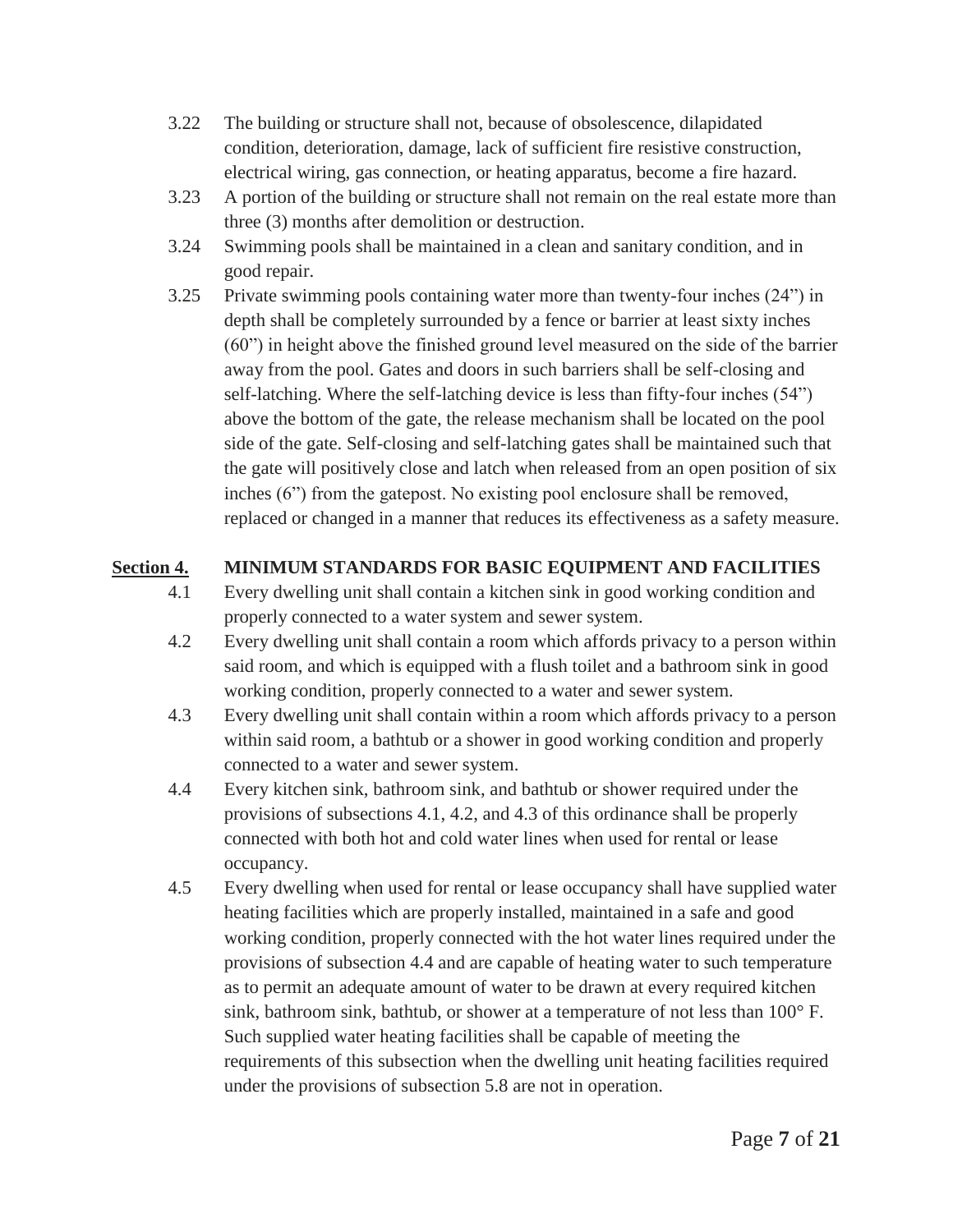- 4.6 Every dwelling unit shall be supplied with adequate solid waste disposal facilities and storage containers as required by **St. Joe Town's Solid Waste Ordinance 08-05** as may be amended from time to time.
- 4.7 Every dwelling unit shall have the correct house or apartment number displayed in numerals that are at least three inches (3") high and one and one-half inches (1  $\frac{1}{2}$ ") wide and placed in such a manner that they are reasonably visible to the street.

### **Section 5. MINIMUM STANDARD FOR LIGHT, VENTILATION, EGRESS AND HEATING**

No person shall occupy as owner-occupant or let to another for occupancy any dwelling or dwelling unit, for the purpose of living therein, which does not comply with the following requirements:

- 5.1 Every window, other than fixed window, shall be easily operable and capable of being held in position by window hardware.
- 5.2 Every habitable room shall have at least one (1) window or skylight facing directly to the outdoors. The minimum total window area, measured between stops, for every habitable room shall be eight percent (8%) of the floor area of such room. Whenever walls or other portions of structures face a window of any such room and such light-obstruction structures are located less than three feet (3') from the window and extend to a level above that of the ceiling of the room, such a window shall not be included as contributing to the required minimum total window area. Whenever the only window in a room is a skylight-type window in the top of such room, the total window area of such skylight shall equal at least fifteen percent (15%) of the total floor area of such room.
- 5.3 Every habitable room shall have at least one (1) window or skylight which can be easily opened, or such other device as will adequately ventilate the room. The total of operable window area in every habitable room shall be equal to at least forty-five percent (45%) of the minimum window area size or minimum skylighttype window size, as required in subsection 5.2, except where there is supplied some other device affording adequate ventilation and approved by the Inspection Officer.
- 5.4 Every bathroom and toilet room shall comply with the light and ventilation requirements for habitable rooms contained in subsection 5.2 and 5.3, except that no window or skylight shall be required in adequately ventilated bathrooms and toilet rooms equipped with a ventilation system approved by the Inspection Officer.
- 5.5 During that portion of each year from May  $1<sup>st</sup>$  through October 31<sup>st</sup> for protection against mosquitoes, flies, and other insects, every door opening directly from a dwelling unit to outdoor space, used or intended to be used for ventilation, shall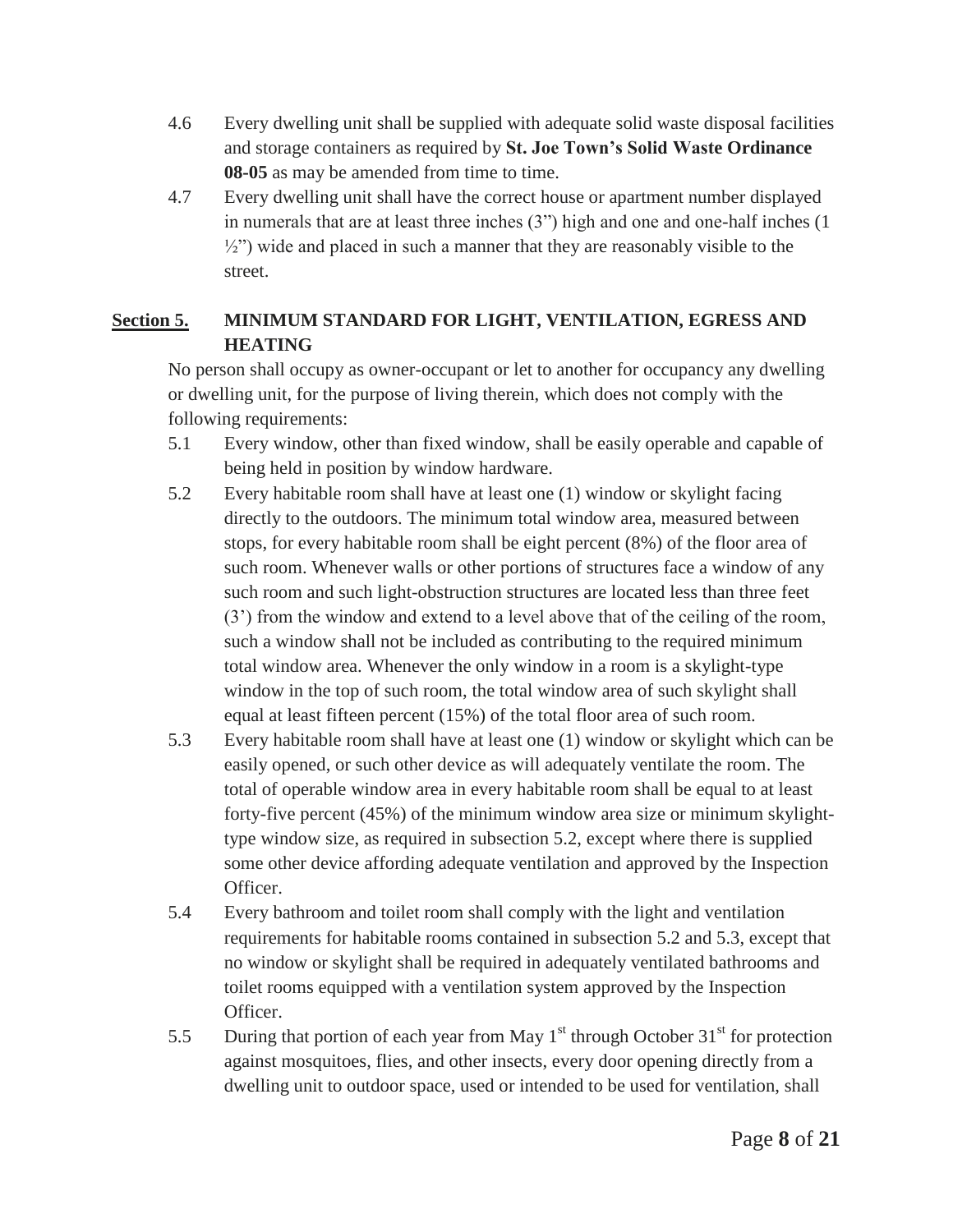likewise be supplied with screens unless the entire dwelling unit is adequately air conditioned.

- 5.6 Every basement or cellar window used or intended to be used for ventilation, and every other opening to a basement which might provide an entry for rodents and/or insects shall be supplied with a screen or such other device as will effectively prevent their entrance.
- 5.7 Every dwelling unit shall have at least one (1) safe, unobstructed means of egress leading to a safe and open space at ground level; and every bedroom shall have at least one (1) operable window or exterior door. The sill height of an egress window shall not be higher than forty-four inches (44") above the floor. The minimum opening area for an egress window shall be five and seven-tenths (5.7) square feet, except the minimum opening area for an egress window on the first floor shall be five (5) square feet. The minimum clear opening height of all egress windows shall be twenty-two inches (22").
- 5.8 Every dwelling shall have heating facilities which are properly installed, maintained in safe and good working order, and are capable of safely and adequately heating all habitable rooms, bathrooms, and rooms in every dwelling unit located therein to a temperature of at least  $65^{\circ}$  F and, whenever the outside winter conditions are at least 0°F.
- 5.9 Every public hall and stairway in every dwelling containing two (2) or more dwelling units shall be adequately lighted at all times. Every public hall and stairway in structures devoted solely to dwelling occupancy and containing not more than two (2) dwelling units shall be supplied with conveniently located light switches controlling an adequate lighting system which may be turned on when needed instead of full-time lighting.

### **Section 6. SAFE AND SANITARY MAINTENANCE**

- 6.1 The exterior doors, including any exterior basement entrance and every exterior window shall be supplied with a lock. The owner must supply locks and the owner and occupant shall have the right to keys for entry to the leased space.
- 6.2 Every plumbing fixture and water and waste pipe shall be properly installed and maintained in good sanitary working condition, free from defects, leaks, and obstructions.
- 6.3 Every toilet room floor and bathroom floor surface shall be constructed and maintained so as to be reasonably impervious to water and so as to permit such floor to be easily kept in clean and sanitary condition.
- 6.4 No owner, operator, or occupant shall cause any service, facility, equipment or utility which is under this ordinance to be removed from, shut off from, or discontinued from any occupied dwelling let or occupied by him or her, except for such temporary interruption as may be necessary when actual repairs or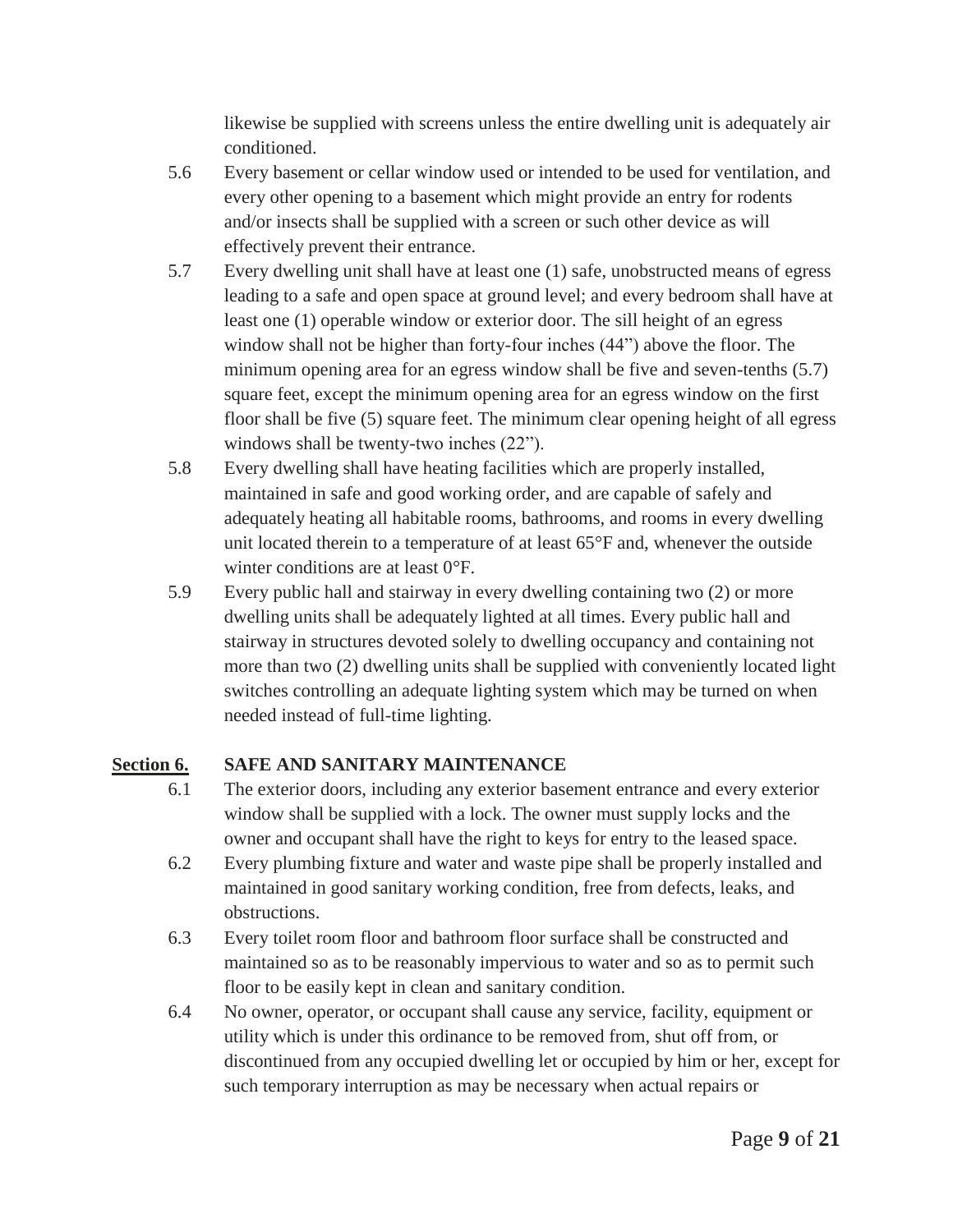alterations are in process, or during temporary emergencies when discontinuance of service is approved by the Inspection Officer. Provided, however, that this subsection is not intended to require an owner to continue to serve utilities or heat to a premises occupied by a tenant who has not paid his or her rent or utilities.

6.5 Each dwelling unit shall have its own metering system for natural gas, electricity, or any other utility provided in the dwelling. If this requirement is not met, the owner of the dwelling must have the utilities that are not metered separately in his or her own name.

#### **Section 7. MINIMUM SPACE, USE AND LOCATION REQUIREMENTS**

No person shall occupy as owner-occupant or let to another for occupancy any dwelling or dwelling unit, for the purpose of living therein, which does not comply with the following requirements:

- 7.1 Every dwelling unit shall contain at least one hundred fifty (150) square feet of floor space for the first occupant thereof, and at least one hundred (100) additional square feet of floor space to be calculated on the basis of total habitable room area.
- 7.2 A habitable room, other than a kitchen, shall not be less than seven (7) feet in any plan dimension. Kitchens shall have a clear passageway of not less than three (3) feet between counter fronts and appliances or counter fronts and walls.
- 7.3 At least one-half of the floor area of every habitable room's hall have a ceiling height of at least seven (7) feet; and the floor area of that part of any room where the ceiling height is less than five (5) feet shall not be considered as part of the floor area of the room for the purpose of determining the maximum permissible occupancy thereof.
- 7.4 In every dwelling unit of two (2) or more rooms, every room occupied for sleeping purposes by an account shall contain at least seventy (70) square feet of floor space, and every room occupied for sleeping purposes by more than one (1) occupant shall contain at least fifty (50) square feet of floor space for each occupant thereof.
- 7.5 No dwelling or dwelling unit containing two (2) or more sleeping rooms shall have such room arrangements that access to a sleeping room can be had only by going through another sleeping room or a bathroom or a toilet room, if said arrangements are deemed to be unsafe.
- 7.6 No basement space shall be used as a habitable room or dwelling unit unless:
	- A. The floor and walls are impervious to leakage of underground and surface run-off water and are insulated against dampness;
	- B. The total window area in each room is equal to at least the minimum window area sizes as required by subsection 5.2;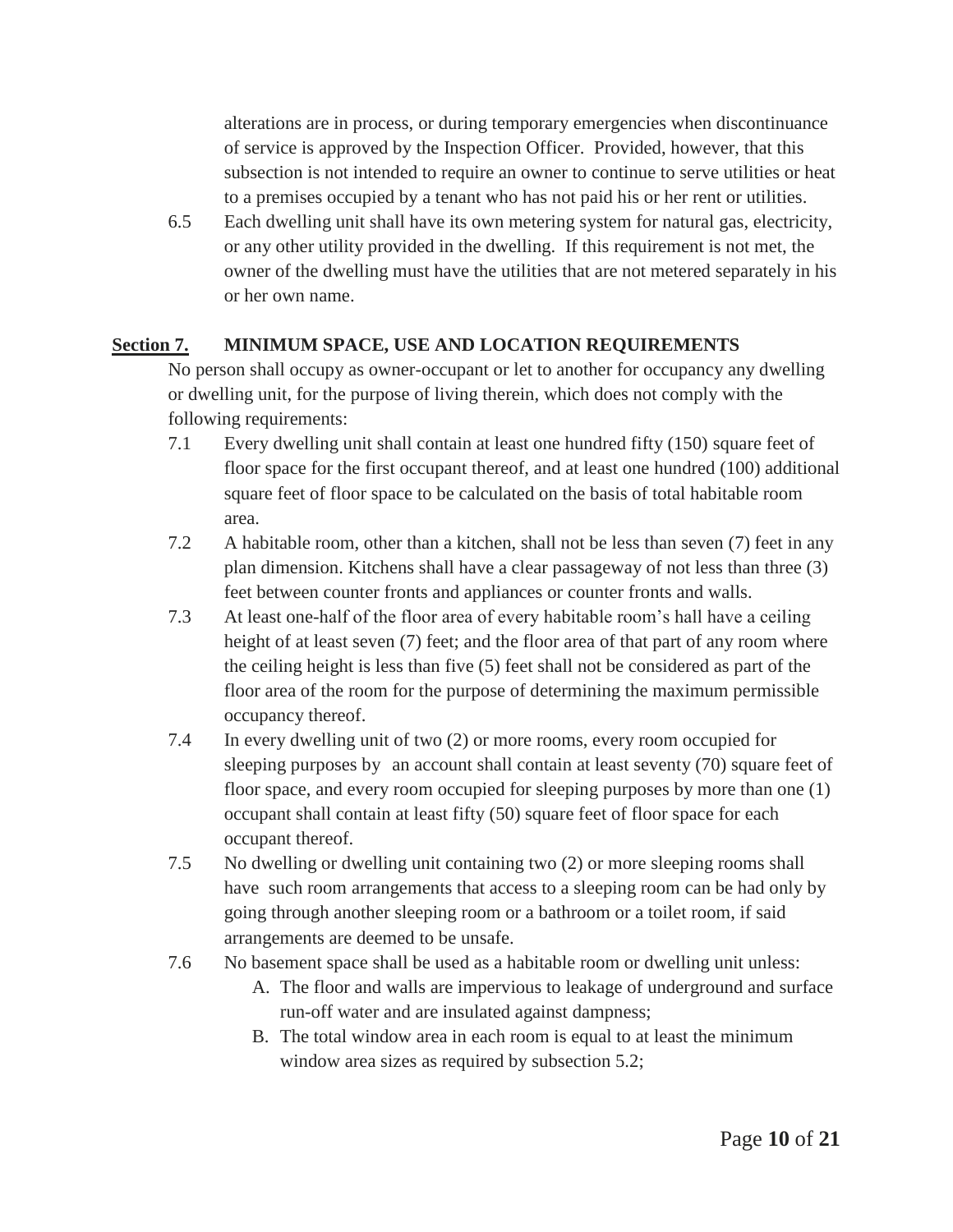- C. Such required minimum window area is located entirely above the grade of the ground adjoining such window area; and
- D. The total operable window area in each room is equal to at least the minimum as required under subsection 5.3, except where there is supplied some other device affording ventilation which is approved by the Inspection Officer.

### **Section 8. RESPONSIBILITIES OF OWNERS AND OCCUPANTS**

- 8.1 Every owner of a dwelling containing two (2) or more dwelling units shall be responsible for maintaining in a clean and sanitary condition the shared or public areas of the dwelling and premises thereof.
- 8.2 Every occupant of a dwelling unit shall keep in a clean and sanitary condition that part of the dwelling, dwelling unit, and premises thereof which he or she occupies and controls.
- 8.3 Every occupant of a dwelling unit shall keep all plumbing fixtures therein in a clean and sanitary condition, and shall be responsible for the exercise of reasonable care in the proper use and operation thereof.
- 8.4 Every occupant of a dwelling or dwelling unit shall be responsible for hanging all screens and double doors, storm doors, and windows whenever the same are required under the provisions of this ordinance, except where the owner has agreed to supply such service.
- 8.5 Every occupant of a dwelling or dwelling unit shall be responsible for the extermination of any insects, rodents, or other pests therein or on the premises, and every occupant of a dwelling unit in a dwelling containing more than one (1) dwelling unit shall be responsible for such extermination whenever his dwelling unit is the only one infested. Notwithstanding the foregoing provisions of this subsection, whenever infestation is caused by failure of the owner to maintain a dwelling in a rat proof or reasonably insect proof condition, extermination shall be the responsibility of the owner. Whenever infestation exists in two (2) or more of the dwelling units in any dwelling or in the shared or public parts of any dwelling of two (2) or more dwelling unit, extermination thereof shall be the responsibility of the owner.
- 8.6 Every occupant of a dwelling or dwelling unit shall dispose of all his or her solid waste, appliances, furniture and bulky items in a sanitary manner. This provision does not relieve the owner of the responsibility to maintain his or her property in a clean and sanitary condition.
- 8.7 Every occupant of a dwelling or dwelling unit shall dispose of all his or her solid waste which might provide food for rodents in a clean and sanitary manner by placing it in solid waste disposal facilities or solid waste storage containers required by subsection 4.7. It shall be the responsibility and duty of the owner of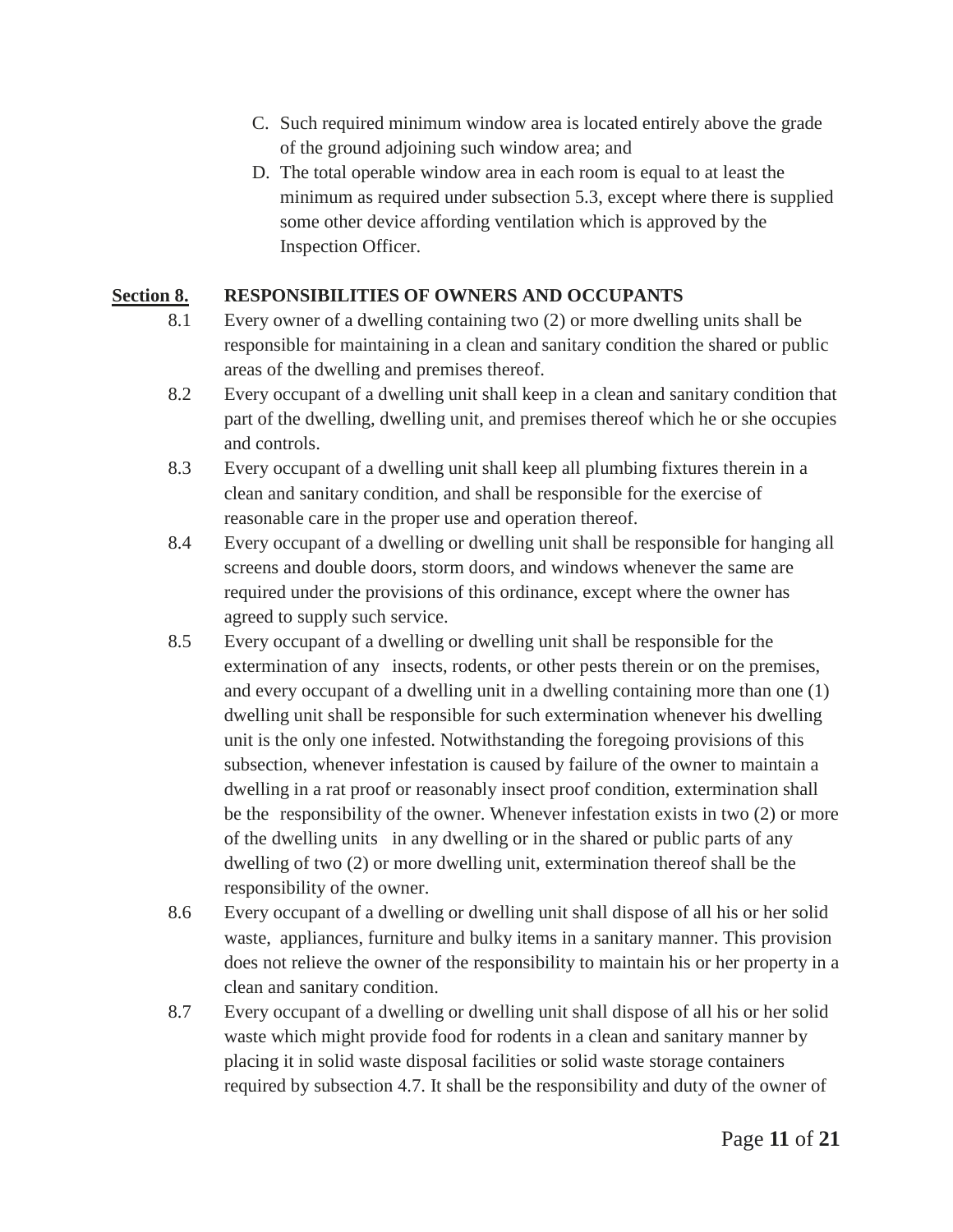any building containing more than one (1) dwelling unit to supply the required solid waste disposal facilities and solid waste containers as provided in subsection 4.7. In all other cases, it shall be the responsibility of the occupant to furnish such facilities or containers.

#### **Section 9. HOTELS AND ROOMING HOUSES**

No person shall operate a hotel or rooming house, or shall occupy or let to another for occupancy any rooming unit in any hotel or rooming house, except in compliance with the provisions of every section of this ordinance, except the provisions of section 4 and section 8.

#### **Section 10. SMOKE DETECTORS**

- 10.1 All lease or rental dwelling units, including hotels and any other buildings of mixed occupancy having any residential units, shall be equipped with approved smoke detectors.
- 10.2 A leased or rental dwelling unit is defined as any building that contains living quarters for one (1) or more occupants, and shall include hotels, and any other buildings of mixed occupancy and shall hereinafter be referred to as leased or rental units.
- 10.3 Every owner, manager or agent of any rental unit shall install, in every dwelling unit or rooming unit, not less than one (1) approved smoke detector on the ceiling, not less than six inches (6") from any wall, located from six (6) to twelve (12) inches from the ceiling, and within fifteen feet (15') of all rooms used for sleeping purposes.
- 10.4 Every owner, manager, or agent of any rental unit shall install not less than one (1) approved smoke detector on the uppermost ceiling, not less than six inches (6") from any wall, or on a wall located from six (6) to twelve (12) inches from the uppermost ceiling of all interior stairwells.
- 10.5 All approved smoke detectors required in this ordinance shall be an ionization or photoelectric type, either battery powered or 110 volt AC, and shall comply with all requirements of the National Fire Protection Association Chapter (NFPA) 72. Smoke detectors shall bear the label of nationally recognized standards testing laboratory that indicates that the smoke detectors have been tested and listed under the requirements of NFPA 72.
- 10.6 The provisions of this section shall be required in buildings which contain an approved automatic sprinkler system throughout.
- 10.7 At every change of tenant in a rental unit, it shall be the responsibility of the owner, manager or agent to test and ascertain that the approved smoke detectors are in operable condition. It is the tenants' responsibility to replace batteries, as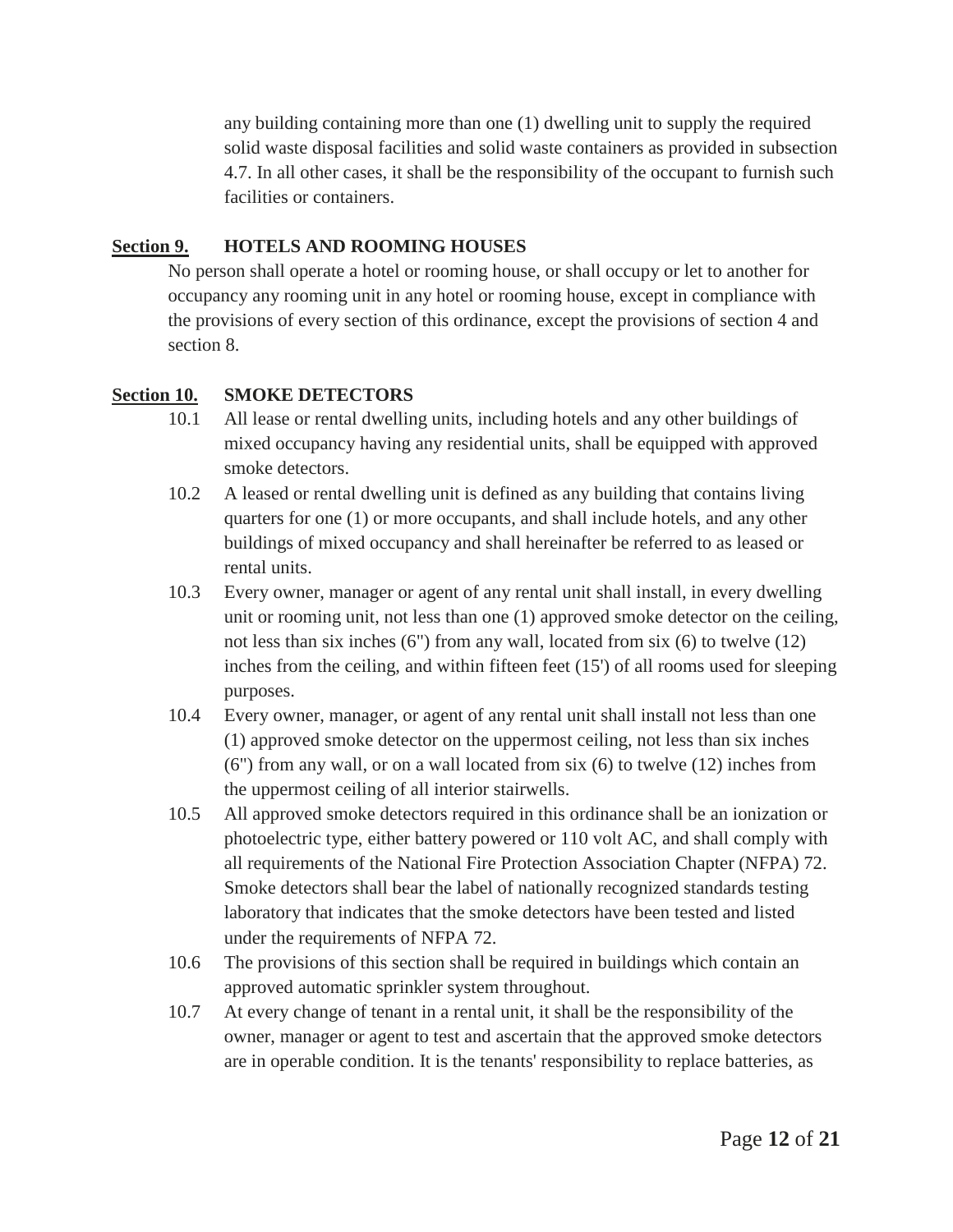needed, while they occupy the unit, and report to the owner, manager or agent any repairs needed by any smoke detectors.

10.8 It shall be unlawful for any person, except in the case of a fire or for the purpose of repair or maintenance, to remove or tamper with fire extinguishers, fire escapes, fire hoses, nozzles, or other fire control or fire extinguishing equipment, including smoke detector systems, in or about any building or other premises in the Town of St. Joe.

### **Section 11. MINIMUM STANDARDS FOR COMMERCIAL AND INDUSTRIAL PROPERTIES**

No person having a substantial property interest in any building that is used for commercial or industrial purposes shall allow the building to fail to comply with the following requirements;

- 11.1 Any door, aisle, passageway, or other means of exit must be sufficient width or size to provide a safe and adequate means of exit in the case of fire or panic.
- 11.2 The walking surface of any isle, passageway, stairway, or other means of exit shall not be so warped, worn, loose, torn, or otherwise unsafe to prevent a safe and adequate means of exit in the case of fire or panic.
- 11.3 The stress in any materials, or member, or any portion thereof, shall not be more than one and one-half times the working stress or stresses allowed for new building of similar structure, purpose of location.

#### **Section 12. TEMPORARY LIVING QUARTERS**

12.1 The Town of St. Joe, Indiana shall allow person(s) to temporarily stay in a Recreational Vehicle, Truck Camper, tent, or other like structure for a period of up to ten (10) days within a thirty (30) day period. This does not include a manufactured home or a mobile home; these are considered a permanent structure and must be placed on a permanent foundation to be considered habitable.

#### **Section 13. APPLICATION OF REGISTRATION RECEIPT**

- 13.1 No owner of real estate within the Town of St. Joe shall permit the real estate to be leased for any purpose that includes any person using the premises as their living quarters until a registration receipt covering each rental unit in the building has been obtained.
- 13.2 A registration receipt shall be obtained by applying for the receipt at the Town of St. Joe, Clerk's Office and by paying a registration fee for each rental unit, dwelling unit, or rooming house, rooming unit. The initial registration fee shall be submitted at the time application is made. at the time application is made, the owner of the real estate shall supply the Town Clerk with the name of the owner, address of the owner, street address of the property being registered, the nature of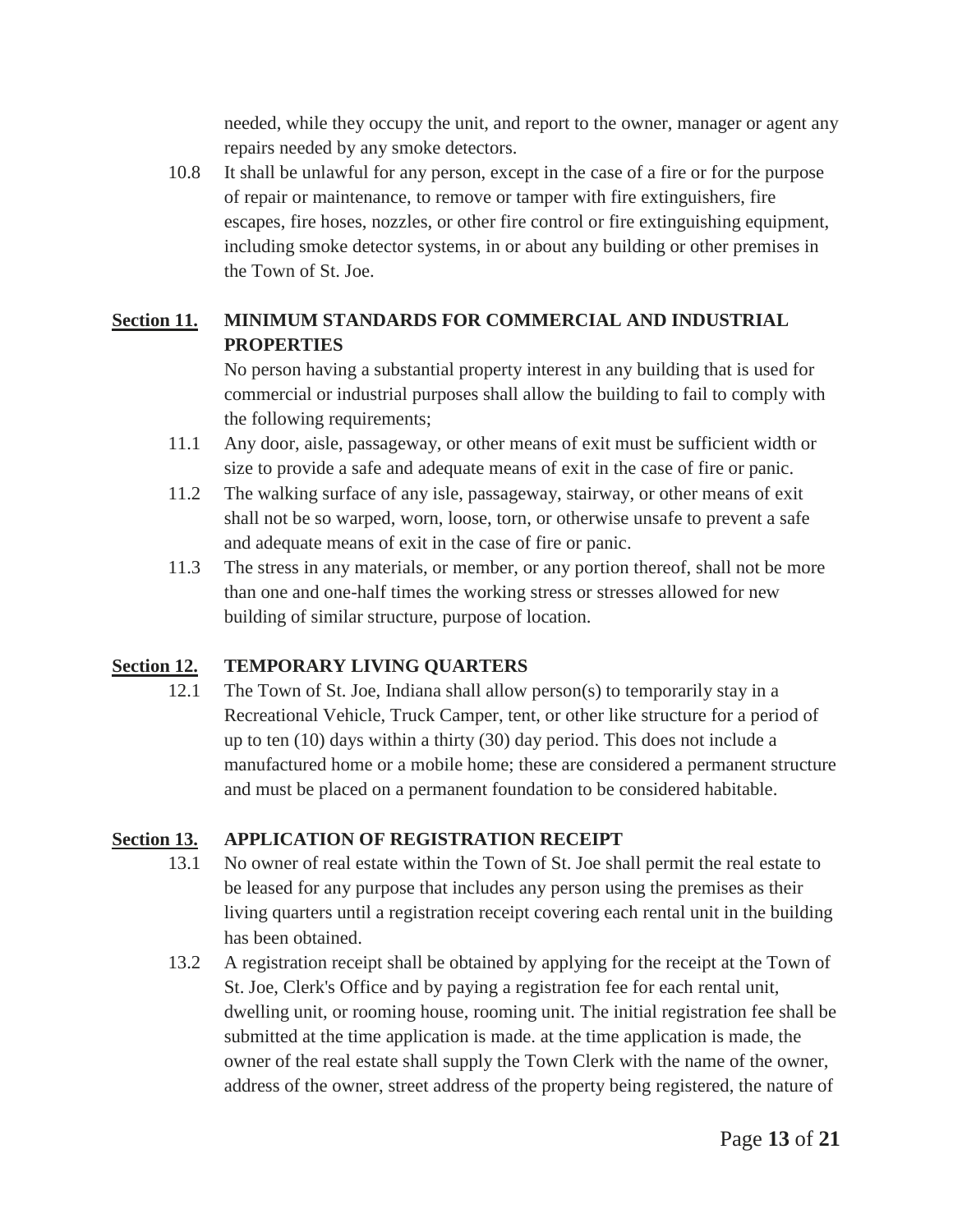the rental building or unit, the use to which the property shall be put, and any other information which, an Inspection Officer may require to aid in carrying out the purpose of this ordinance.

- 13.3 After application for a registration receipt has been submitted to the Town Clerk, an inspection shall be conducted of the rental unit to ascertain that the facility conforms to all requirements of this ordinance, any other applicable ordinance, and all applicable laws of the State of Indiana. The owner or the owner's representative shall be entitled to seventy-two (72) hours written notice from the Town prior to conducting the inspection. In the event that the owner, or the tenant if occupied, refuses to allow the inspection the Inspector shall apply for a warrant to make the inspection in accordance with IC 36-7-9-16.
- 13.4 After an inspection which shows that the rental unit conforms to all applicable ordinances and statutes, the Town Clerk shall issue to the owner of every registered rental unit an inspection certificate.
- 13.5 Each registration shall be valid for a period of one (1) year, except those registration receipts for a hotel or rooming house which receipts shall be valid for only six (6) months. Each registration receipt shall be renewed by June 1 of every year by submitting the registration fee of \$75.00 to the St. Joe Town Clerk. In the event that the registration fee is not paid within thirty (30) days after its expiration date, a late fee of \$25.00 will be assessed and the renewal will be backdated to its prior expiration date. Any registration receipt issued shall be valid for the annual or six months period. Payment of the registration fee shall not be considered a defense to any action filed by the Town of St. Joe to enforce the provisions of this ordinance if such action was filed prior to payment of the registration fee.
- 13.6 The registration receipt applies to the rental unit and not to the owner of the property. However, within thirty (30) days of the sale of the equitable or legal title to any property registered under this ordinance, any person acquiring equitable or legal title shall notify the Town Clerk of their name and address. No new registration fee shall be due until the expiration date of the current registration receipt.
- 13.7 Each owner of a rental unit warrants at each change of tenant that the rental unit meets the registration and inspection requirements set forth in this ordinance. This warrant is implied in the very act of renting the unit and liability for it may not be removed by any act or agreement, either written or verbal, of either the owner or the prospective tenant.

### **Section 14. INSPECTION**

14.1 The Inspection Officers are authorized and directed to make inspections to determine the condition of dwellings, dwelling units, rooming units, any other building or structure, and premises located within the Town of St. Joe in order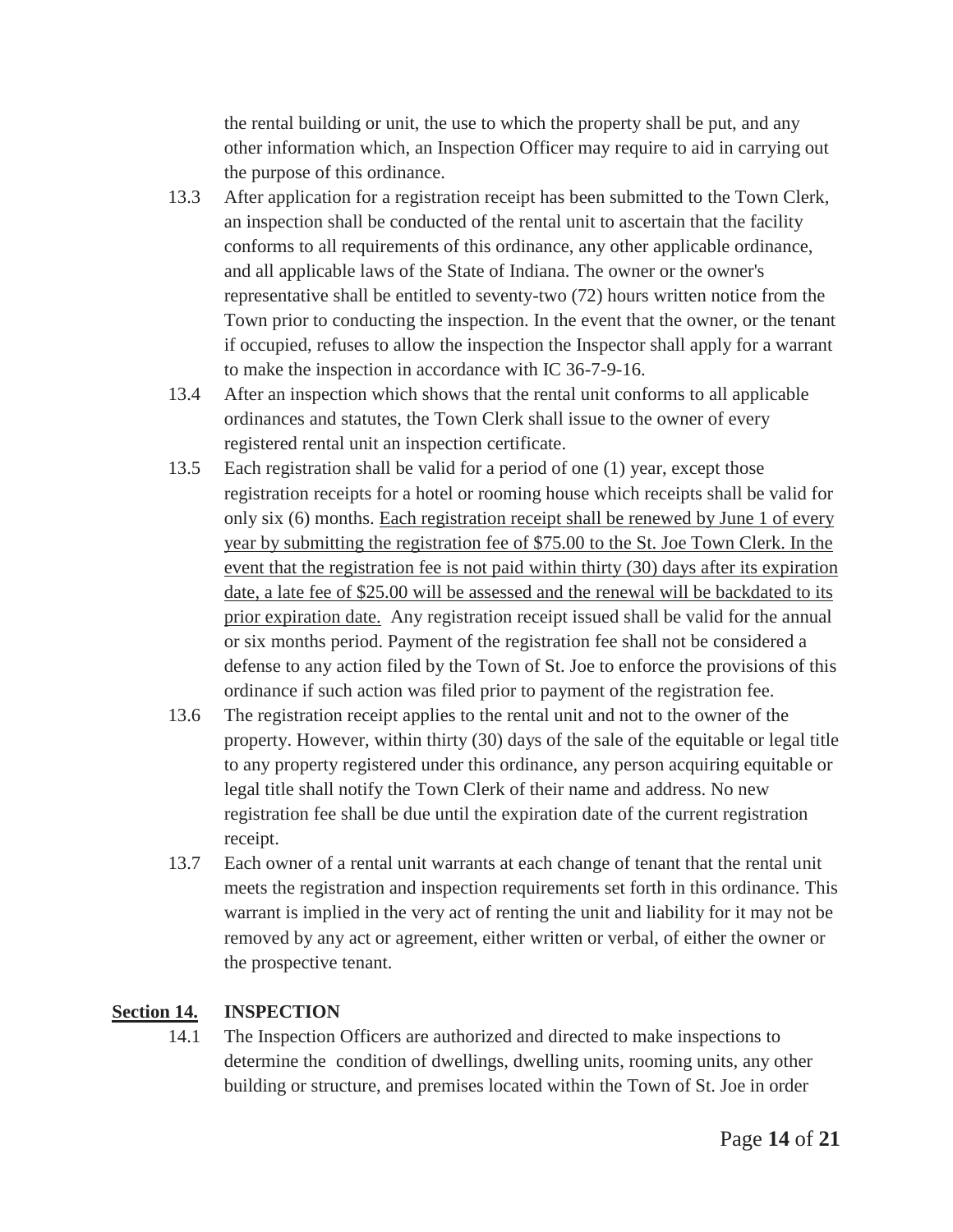that they may perform their duties of safeguarding the health and safety of the occupants and the general public.

- A. The Inspection Officers are authorized to enter, examine and survey, at all reasonable times, all rental units. The owner or the owner's representative, and/or occupant of every rental unit shall give the Inspection Officer free access to such rental unit and its premises at all reasonable times for the purpose of such inspection, examination and survey, provided however, that such Inspection Officer has, prior to entry thereof, positively identified him or herself as a person authorized pursuant to this ordinance to enter upon said premises. At the time of each inspection, all pets must be controlled so that the Inspection Officer can move about the dwelling and surrounding property without interruption.
- B. The owner or the owner's representative shall be entitled to seventy-two (72) hours written notice from the Town of St. Joe prior to conducting the inspection, examination or survey. The owner or the owner's representative shall be responsible for notifying the occupant of the rental unit of the inspection when he or she receives notice of the intent to inspect from the Town.
- C. This provision shall not be construed to limit or restrain the right of the Inspection Officer to make an inspection of any other building or premises pursuant to any of the provisions of Indiana Code 36-7-9-1 et.al.
- 14.2 Every rental unit operated and maintained in the Town of St. Joe shall be inspected by an Inspection Officer at least one (1) time every four (4) years. The inspection shall be made to ascertain that the facility conforms to all requirements of this ordinance, any other ordinance of the Town, and all statutes of the State of Indiana regarding such facilities.
- 14.3 Every occupant of a rental unit shall give the owner thereof or the owner's representative access to any part of such dwelling or rental unit its premises at all reasonable times for the purpose of making such repairs or alterations as are necessary to effect compliance with the provision of this ordinance.
- 14.4 The Town of St. Joe shall issue to the owner of every registered and inspected rental unit an inspection certificate as proof that the unit passed inspection. The inspection certificate shall be valid until the next inspection.
- 14.5 At each change of occupancy, every owner or the owner's representative shall provide the occupant with a copy of the inspection certificate. The copy shall become part of warranty of habitability of the premises provided for in subsection 12.7.
- 14.6 If an Inspection Officer finds that a dwelling, dwelling unit, rooming unit, or any other building or structure fails to comply with any standard set forth in this ordinance, any other ordinance of the Town of St. Joe, or any statute of the State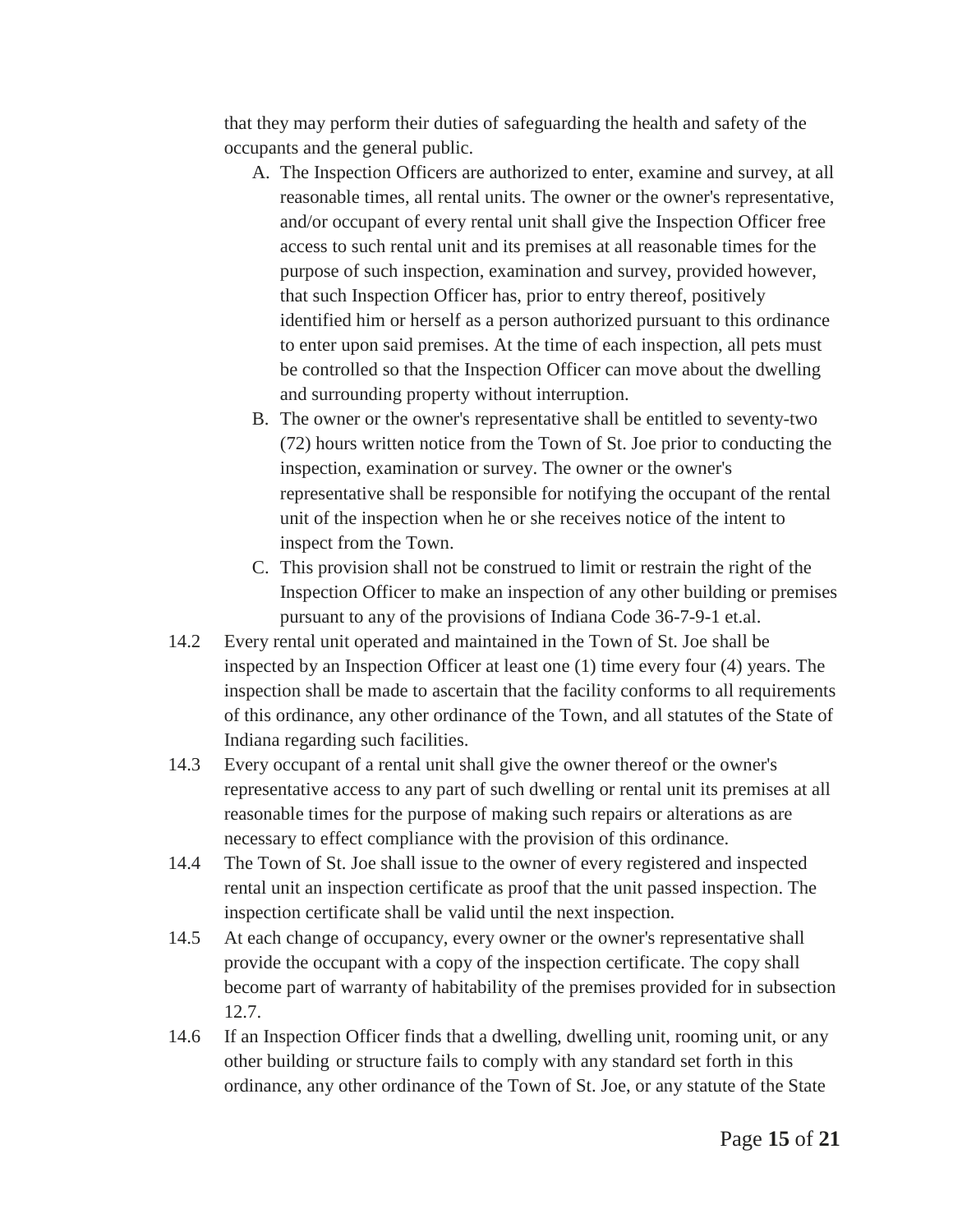of Indiana, he or she shall give notice of the alleged violation to the owner of the dwelling, dwelling unit, rooming unit, or any other building or structure. The notice shall be in writing and shall reasonably describe the violation found. The notice shall further specify the date by which the violation must be corrected. The notice shall be served upon the owner or the owner's representative, and the occupant of the dwelling, dwelling unit, rooming unit, or any other building or structure.

- 14.7 A building that the Inspection Officer finds to be unsafe shall be repaired so that it meets acceptable standards within fifteen (15) days of the notice described in subsection 13.6. Any other violations shall be repaired within thirty (30) days of the notice of a violation described in subsection 13.6. If the violations cited are not corrected, a re-inspection fee of \$250.00 shall be levied against the person (either owner or occupant) responsible for correcting the violation cited. Reinspection may continue until the violations are corrected. The re-inspection fee may be waived in the Inspection Officer finds that substantial progress has been made with regards to each separate violation noted or that the failure to correct the violation is not within the control of the person responsible for correcting the violation cited.
- 14.8 If a dwelling, dwelling unit, rooming unit, or any other building or structure is cited for violations of this ordinance, no new violations shall be cited at the time of the re-inspection for the original violation unless such new violations make the property unsafe.
- 14.9 Upon notification that an occupied rental unit has not obtained the necessary registration receipt, the Town of St. Joe may inspect such premises upon twentyfour (24) hour notification to the owner of the property, for the purpose of determining if any inspection certificate is required. If access cannot be obtained, the Inspection Officer may obtain an inspection warrant pursuant to the provisions of Indiana Code 36-7-9-16.
- 14.10 Nothing in the preceding subsections should be construed to require an investigation by the Town of St. Joe or any city employee prior to the city filing a complaint against the owner of real estate who fails to obtain a required registration receipt.

### **Section 15. ENFORCEMENT**

- 15.1 If a cited violation is not corrected within the designated time, and the Town of St. Joe finds that the building is unsafe within the meaning of Indiana Code 36-7- 9-4, the Town may issue an order requiring any of the following:
	- A. Vacating of an unsafe building.
	- B. Sealing an unsafe building against intrusion by unauthorized persons
	- C. Extermination of vermin in and about the unsafe premises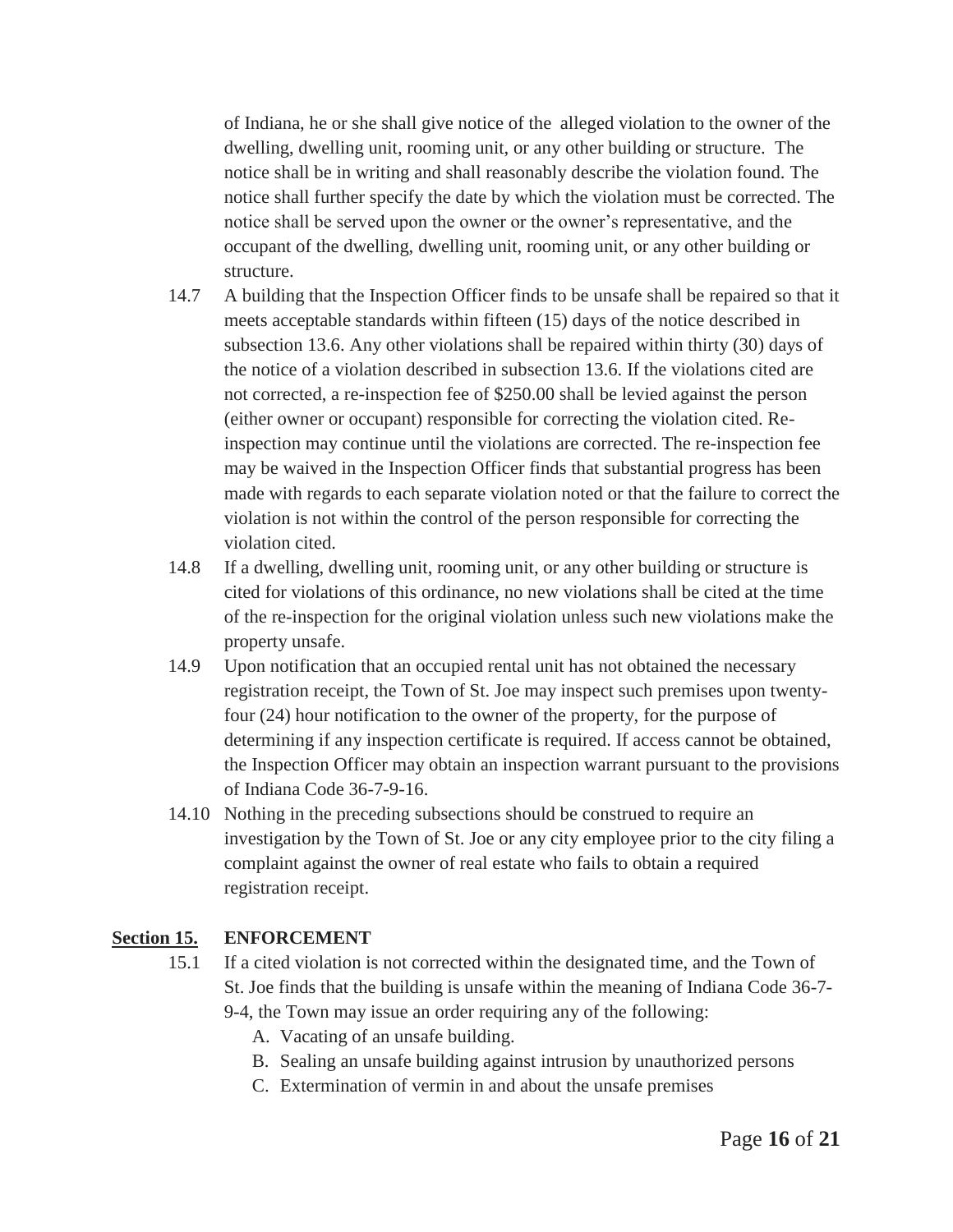- D. Removal of trash, debris, or fire hazardous material in and about the unsafe premises.
- E. Repair or rehabilitation of an unsafe building to bring it into compliance with standards for building condition or maintenance required for human habitation, occupancy, or use prescribed by a statute or this ordinance.
- F. Removal of part of an unsafe building.
- G. Removal of an unsafe building
- H. Requiring, for an unsafe building that will be sealed for a period of more than ninety (90) days:
	- a) Sealing against intrusion by unauthorized persons and the effects of weather;
	- b) Exterior improvements to make the building compatible in appearance with other buildings in the area; and
	- c) Continuing maintenance and upkeep of the building and premises.
- 15.2 The order super cedes any permit relating to the building or land use, whether that permit is obtained before or after the order is issued.
- 15.3 The order issued pursuant to subsection 14.1 shall contain the following:
	- A. The name of the person to whom the order is issued;
	- B. The legal description or address of the unsafe premises that is the subject of the order;
	- C. The action that the order requires
	- D. The period of time when the notice of the order is given;
	- E. If a hearing is required, a statement indicating the exact time and place of the hearing, and stating that the person to whom the order was issued is entitled to appear at that hearing with or without counsel, present evidence, cross examine opposing witness, and present arguments;
	- F. If a hearing is not required, a statement that an order under this section becomes final ten (10) days after notice is given, unless a hearing is requested in writing by a person holding a fee interest, a life estate interest or an equitable interest of a contract purchaser in an unsafe premises, and that request is delivered to the Town Board before the end of the ten (10) day period;
	- G. A statement briefly indicating what action can be taken by the Town Board I the order is not complied with;
	- H. A statement indicating the obligation created by Indiana Code 36-7-9-27 relating to the notification of subsequent interest holders and the Town Board; and
	- I. The name, address and telephone number of the Town of St. Joe
- 15.4 The order must allow a sufficient time, of at least ten (10) days from the time when the notice of the order is given, to accomplish the required action.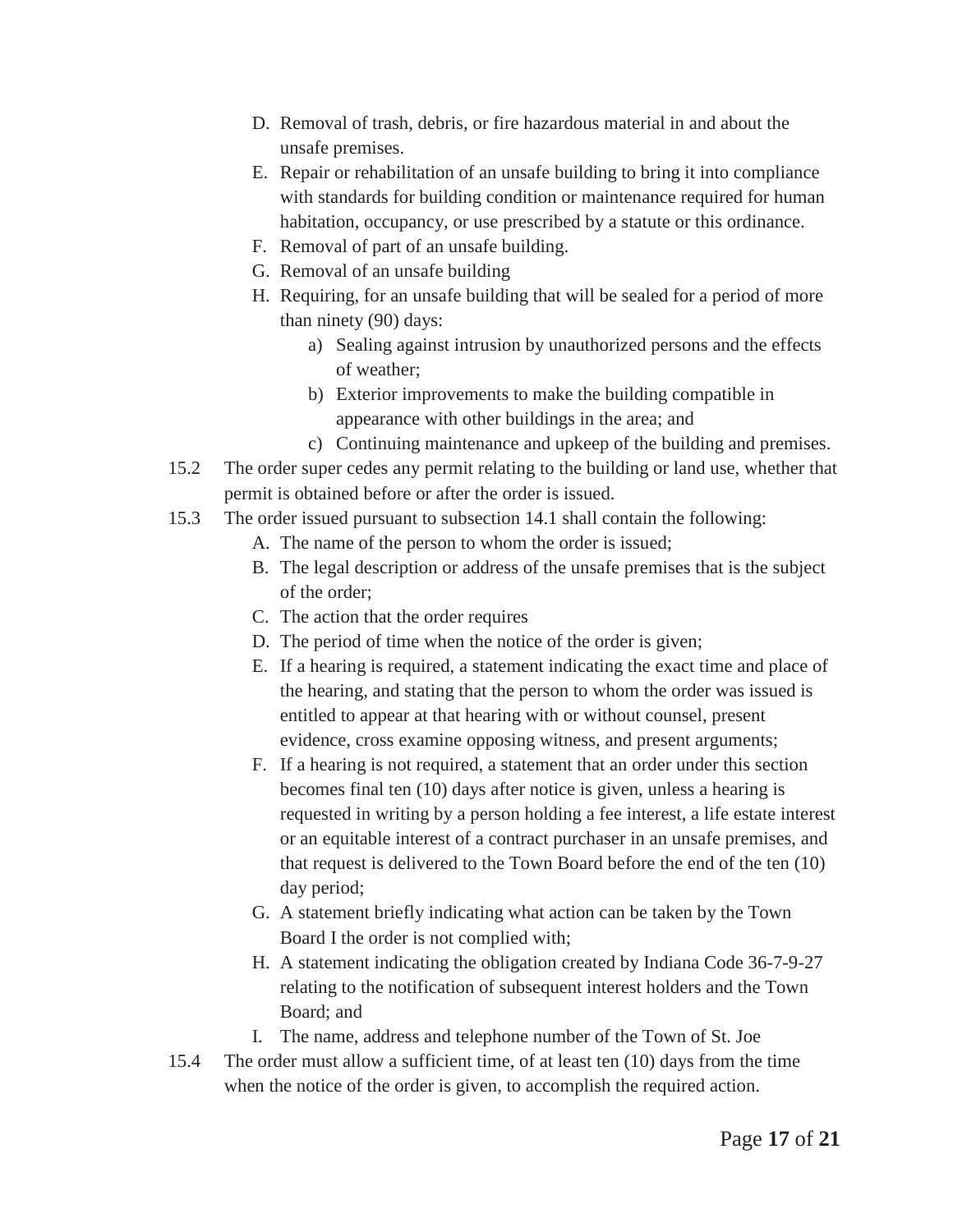- 15.5 A hearing before the Town of St. Joe Board must be held relative to each order of the Inspection Officer, except for an order issued under subsection 14.1 (B), 14.1 (C) and 14.1 (D). A hearing shall be conducted before the Town Board for all other orders of the Inspection Officer under this section.
- 15.6 The hearing shall be held on a business day no earlier than ten (10) days after notice of the order is given. The Town of St. Joe shall grant a continuance of the schedule hearing if requested in writing by a person holding a substantial property interest in the affected real estate, if such request is received not later than five (5) days after the notice is given. Such continuance shall be for a period of not more than fourteen (14) days past the original date of hearing.
- 15.7 If, at a hearing, a person to whom an order has been issued requests an additional period to accomplish action required by the order, and shows good cause for this request to be granted, the Town Board may grant the request. However, as a condition for allowing the additional period, the Board may require that the person post a performance bond to be forfeited if the action required by the order is not completed within the additional period.
- 15.8 Notice to the owner and all other holders of a substantial property interest shall be deemed sufficient if the notice is given pursuant to the provisions of Indiana Code 36-7-9-25
- 15.9 The Town Board, after having given notice of the time and place of a public hearing by publication in accordance with Indiana Code 5-3-1, shall adopt a schedule setting forth the maximum amount of performance bonds applicable to the various types of ordered action. The Board shall use this schedule to fix the amount of the performance bond required under the previous subsection.
- 15.10 At the conclusion of any hearing before the Board the hearing authority may make findings and take action to affirm the Board the order, rescind the order, or modify the order. However, unless the person to whom the order was issued or counsel for the person to whom the order was issued is present at the hearing, the Board may not modify the order so that it is more stringent than the original order.
- 15.11 The findings made and action taken by the Board shall be in writing and shall be available to the public upon request. However, the Board is not required to give any person notice of the findings and action other than those persons having a substantial property interest.
- 15.12 If the Board finds it necessary to take emergency action concerning an unsafe premise in order to protect life, public safety or property, he or she may take that action without issuing an order or giving notice to any person having a substantial property interest. However, this emergency action must be limited to removing any immediate danger. Such action shall be taken only when it is not feasible to give notice and hold hearings as provided by subsection 14.3. Any person to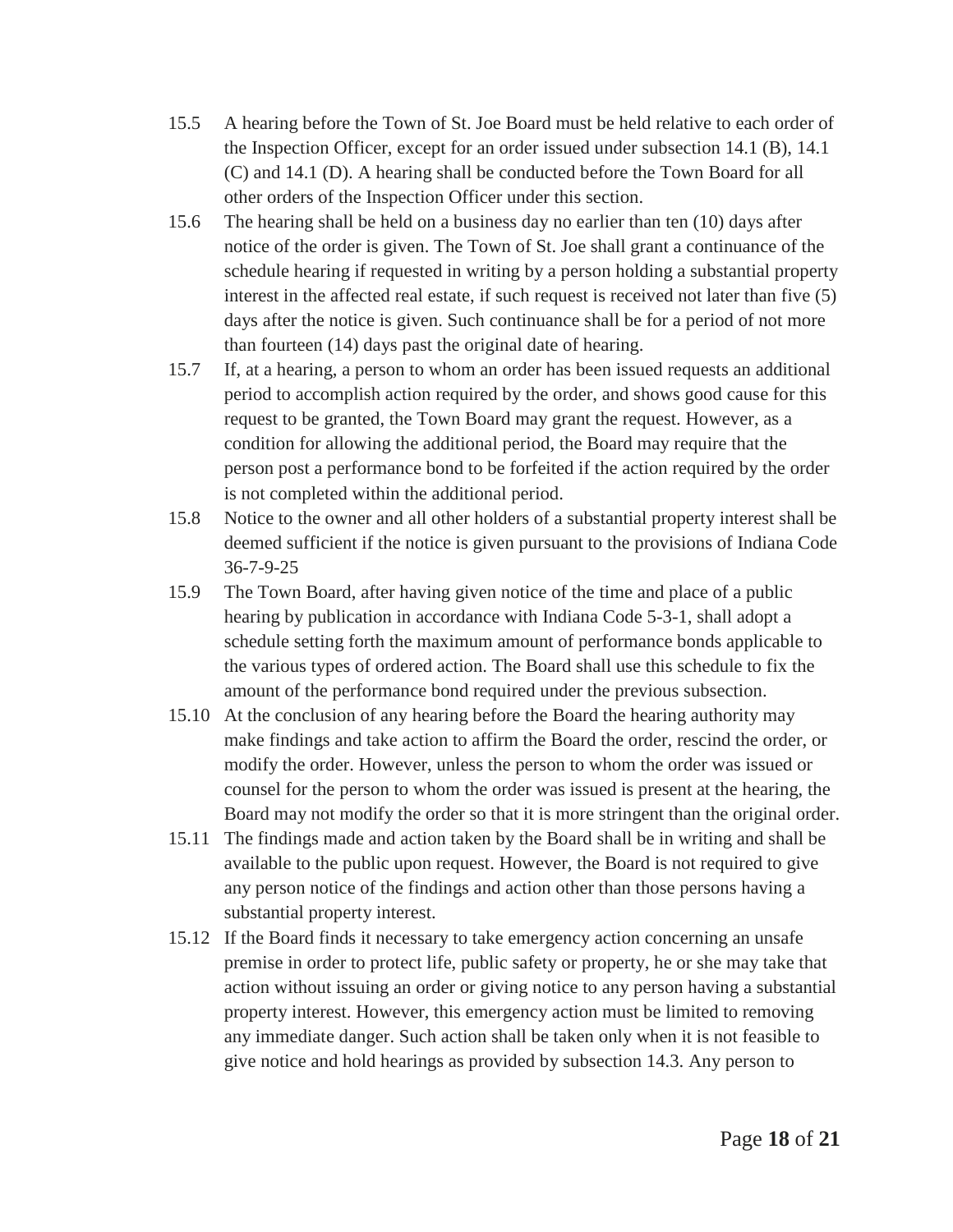whom such emergency action is directed shall comply therewith but shall be afforded a hearing before the Board as soon as possible.

- 15.13 The Board may recover the costs incurred by taking emergency action, by filing a civil action in the Circuit or Superior Court of DeKalb County against persons who held a fee interest, life estate interest, or equitable interest of a contract purchaser in the unsafe premises at the time the Inspection Officer found it necessary to take the emergency action.
- 15.14 Any person required to vacate an unsafe premises under the emergency action of this section may challenge the emergency action to vacate in the Circuit or Superior Courts of DeKalb County by challenging the Inspection Officer's determination that there is an immediate danger to life or safety of any person. The Inspection Officer shall have the burden of proving that an emergency action is necessary to prevent immediate danger to the life and safety of any person occupying or using nearby property.
- 15.15 If a cited violation is not corrected within the designated time period and the Inspection Officer finds that the building is unsafe within the meaning of Indiana Code 36-7-9-4, the Town of St, Joe may file a complaint with the DeKalb Superior Courts or DeKalb Circuit Court to assess any fine provided by this ordinance, to seek an injunction as provided by Indiana Code36-7-9-18, or any sanction allowed by Indiana Code 36-7-9-1 through Indiana Code 36-7-9-28 inclusive
- 15.16 If a cited violation is not corrected within the designated time period and the Inspection Officer does not find that the building is unsafe within the meaning of Indiana Code 36-7-9-4, the Town of St, Joe may file a complaint with DeKalb Superior Courts or DeKalb Circuit Courts to assess any fine provided by this ordinance.
- 15.17 Any rental unit for which the Inspection Officer has issued an order finding the building or premises to unsafe shall be so designated and placarded by the Inspection Officer.
- 15.18 No rental unit which is placarded as unsafe shall again be used for human habitation until the written approval is secured from the Town Board, Inspection Officer, or a court of law. The Inspection Officer shall remove the placard whenever the defect or defects up[on which the finding that the building is unsafe have been eliminated.
- 15.19 No person shall deface or remove any notification of the Inspection Officer that any rental unit has been declared unsafe for human habitation.
- 15.20 The order of the Town Board expires two (2) years after the notice of the order is given unless one or more of the following events occurs within that two (2) year period: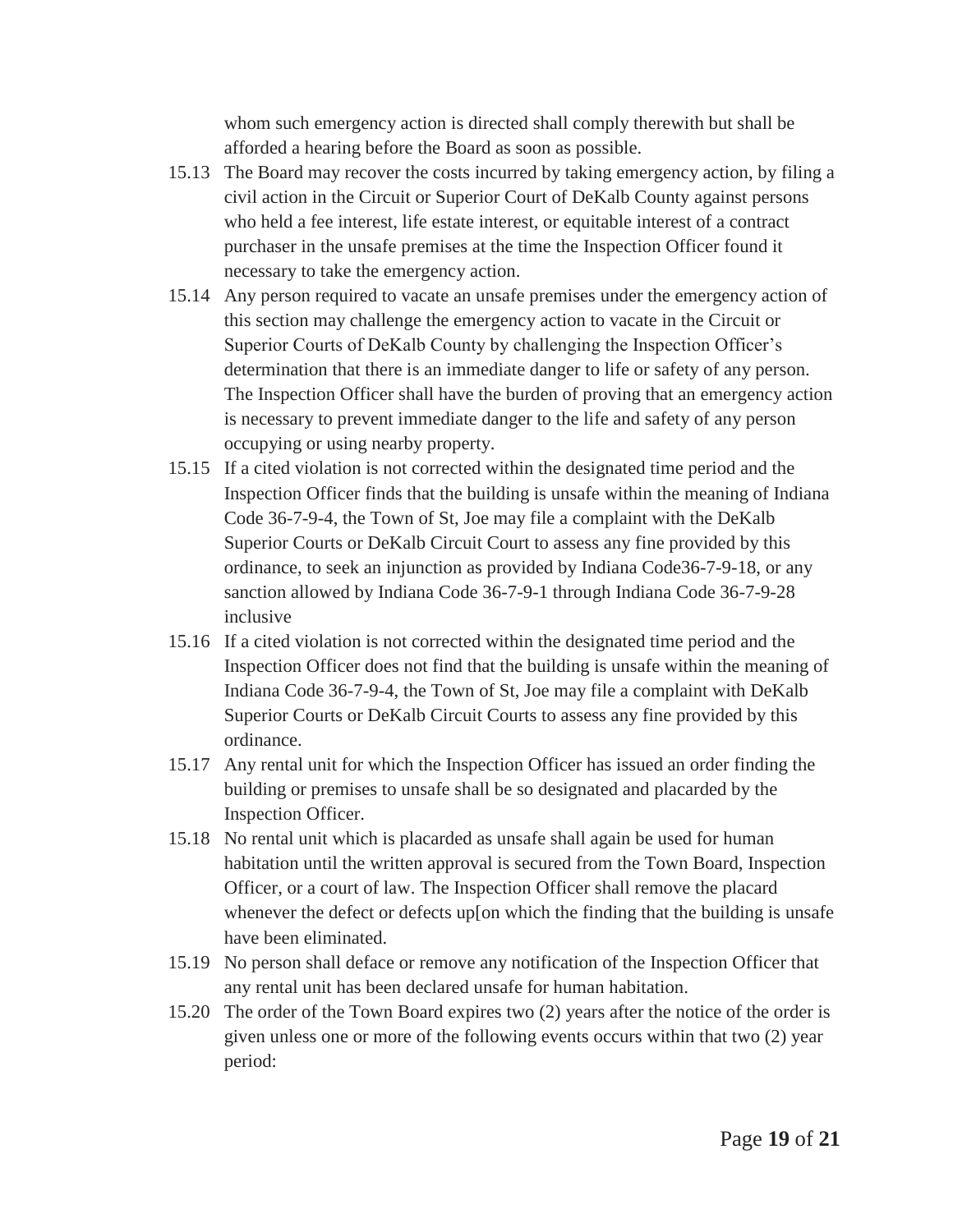- A. A complaint requesting judicial review is filed by any party having a substantial property interest.
- B. A contract for action required by the order is let at public bid.
- C. A civil action concerning the property is filed either by the Town or any person having a substantial property interest.
- 15.21 This ordinance specifically adopts the provisions of Indiana Unsafe Building Law which are included in Indiana Code 36-7-9-1 through 36-7-9-28 inclusive.

### **Section 16. PENALTIES**

- 16.1 Any person who commits any of the following acts is subject to a fine not to exceed five hundred dollars (\$500.00). Each day that a violation of this order continues shall constitute a separate offense.
	- A. A person who fails to obtain a registration receipt as required by this ordinance;
	- B. A person who fails to correct a violation cited in accordance with this ordinance, whether or not such violation makes the premises an unsafe premises, or whether the violation is a violation of this ordinance, another ordinance of the Town of St. Joe or a statute of the State of Indiana;
	- C. A person who removes or defaces the notification of the Inspection Officer that a rental unit has been determined to be unsafe.
	- D. A person who is living in a temporary living quarters for more than ten (10) days in a 30 day period. The fine shall be placed against the property owner on record at the DeKalb County Courthouse.
- 16.2 Any building or a premise which is unsafe within the meaning of Indian Code 36- 7-9-4 shall be subject to any other sanction provided in Indiana Code 36-7-9-28 inclusive.

### **Section 17. MISCELLANEOUS PROVISIONS**

- 17.1 Notice of orders, notice of statements of public bid are to be left, and notices of claims for payment must be given by:
	- A. Sending a copy of the order or statement by registered or certified mail to the residence, place of business or employment of the person to be notified, with return receipt requested;
	- B. Delivering a copy of the order or statement personally to the person to be notified; or
	- C. Leaving a copy of the order or statement at the dwelling or usual place of abode by the person to be notified.

In the event that service is not obtained by forgoing methods, the alternate means of service described in Indiana Code 36-7-9-25 may be used.